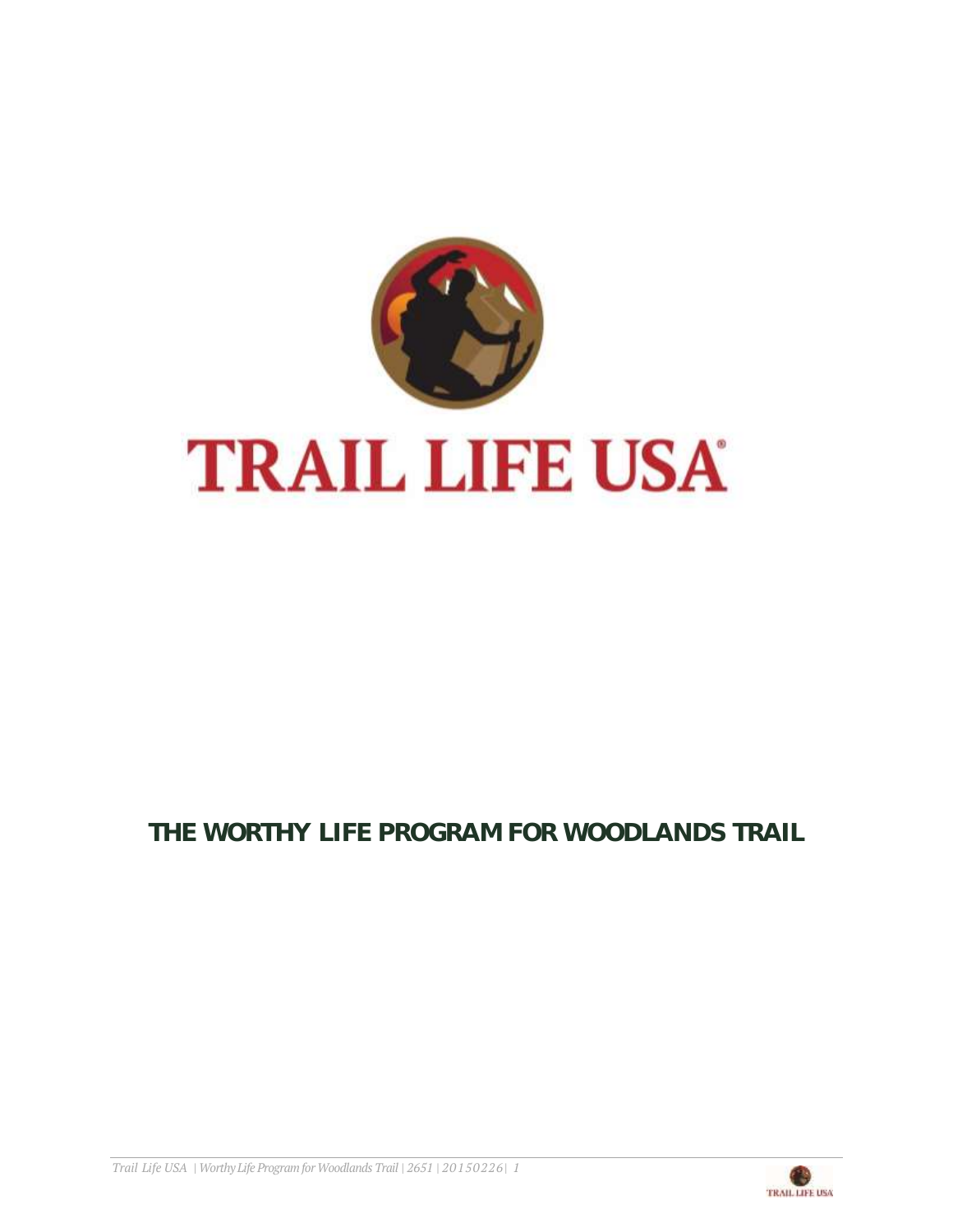

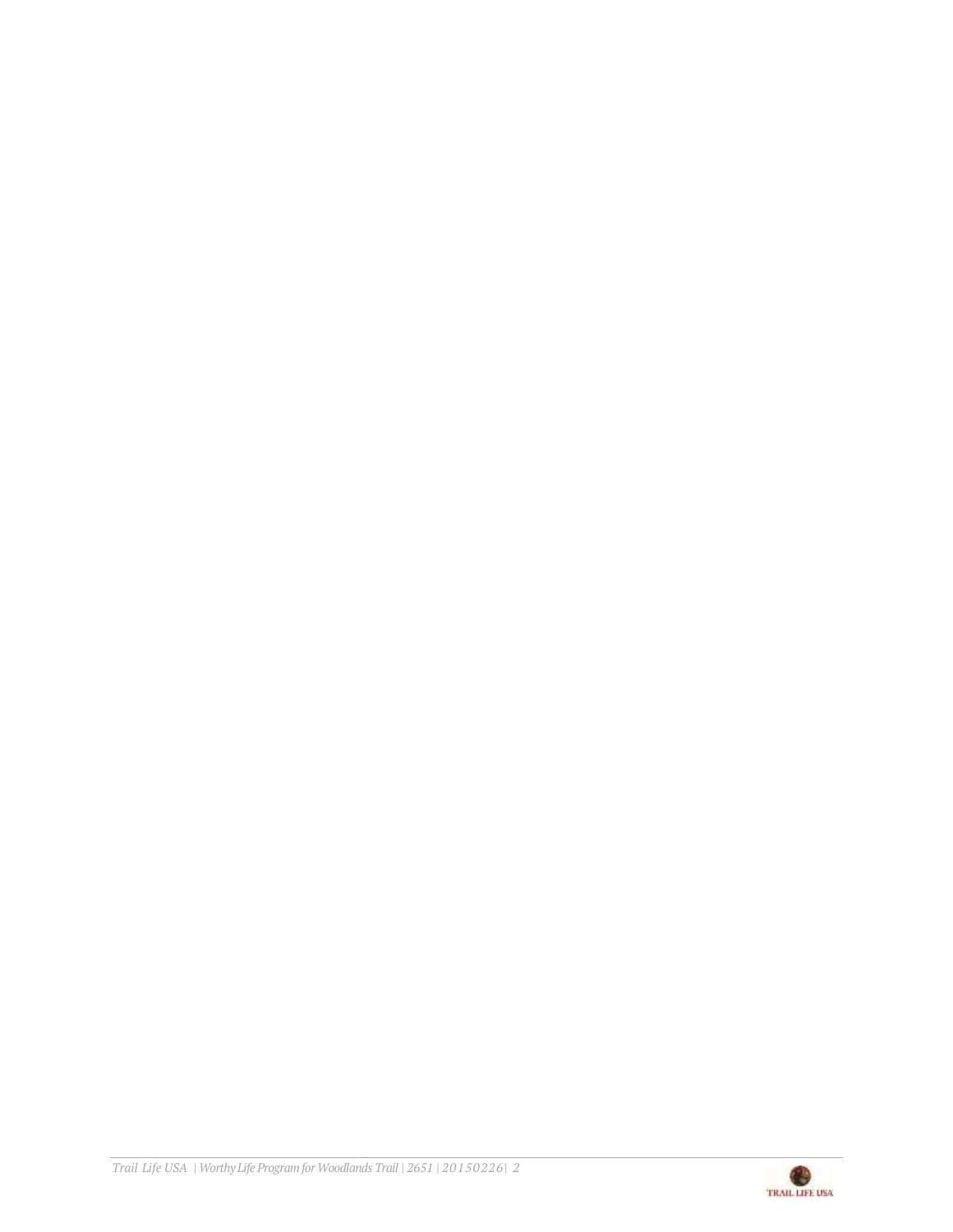| SPIRITUAL PROGRESSION |                                                                                                                                                                              |                                                                                                                                                                              |                                                                                                                                                                           |  |
|-----------------------|------------------------------------------------------------------------------------------------------------------------------------------------------------------------------|------------------------------------------------------------------------------------------------------------------------------------------------------------------------------|---------------------------------------------------------------------------------------------------------------------------------------------------------------------------|--|
|                       | <b>FOXES</b>                                                                                                                                                                 | <b>HAWKS</b>                                                                                                                                                                 | <b>MOUNTAIN LIONS</b>                                                                                                                                                     |  |
| <b>PRINCIPLES</b>     | God loves me!                                                                                                                                                                | My neighbor -<br>The good Samaritan                                                                                                                                          | My community                                                                                                                                                              |  |
|                       | Basic verses on<br>God's love:<br>John 3:16                                                                                                                                  | My family -<br>responsibility,<br>teamwork,<br>cooperation                                                                                                                   | Spiritual disciplines                                                                                                                                                     |  |
|                       |                                                                                                                                                                              | Basic verses on faith<br>and belief                                                                                                                                          | Basic verses on<br>sharing my faith with<br>others                                                                                                                        |  |
|                       |                                                                                                                                                                              |                                                                                                                                                                              | Biblical manhood -<br>beginnings                                                                                                                                          |  |
| <b>SERVICE</b>        | Perform an act of<br>service for your<br>church, your Troop's<br>church, or through<br>one of their<br>ministries. May be<br>repeated with a<br>different act of<br>service. | Perform an act of<br>service for your<br>church, your Troop's<br>church, or through<br>one of their<br>ministries. May be<br>repeated with a<br>different act of<br>service. | Perform an act of<br>service for your<br>church, your Troop's<br>church, or through<br>one of their ministries.<br>May be repeated with<br>a different act of<br>service. |  |
| <b>WORSHIP</b>        | Basics of prayer                                                                                                                                                             | Teach your family or<br>unit a song for grace<br>or prayer before a<br>meal                                                                                                  | Perform the<br>invocation or<br>benediction for a<br>Troop awards<br>ceremony or special<br>event                                                                         |  |

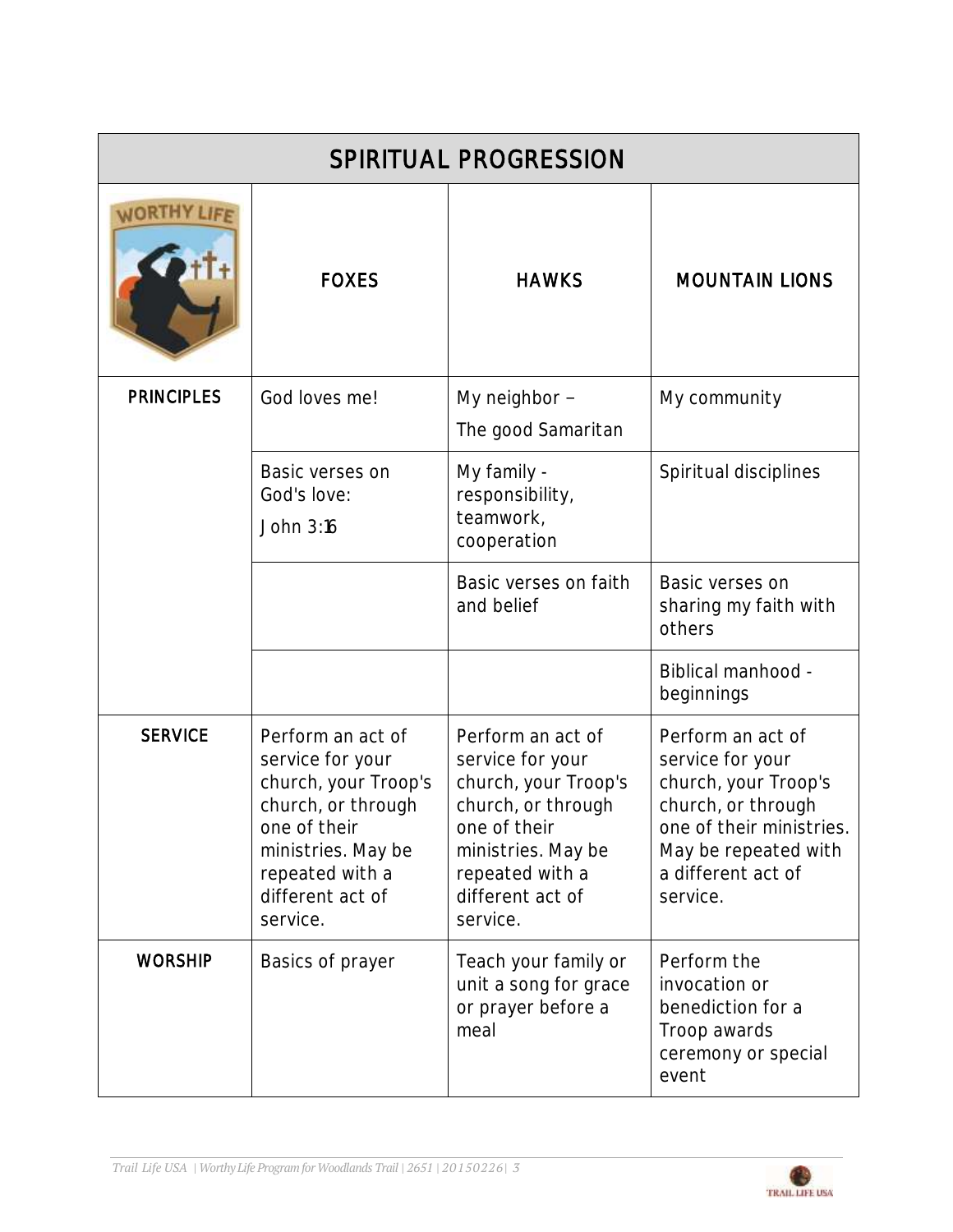|                                  | Participate in a camp<br>prayer - Hit the Trail!<br>prayer                                                                       | Perform or lead grace<br>before a meal on a<br>campout                                                                                                | Perform or lead grace<br>before a meal on a<br>campout                                                                           |
|----------------------------------|----------------------------------------------------------------------------------------------------------------------------------|-------------------------------------------------------------------------------------------------------------------------------------------------------|----------------------------------------------------------------------------------------------------------------------------------|
| <b>WORSHIP</b>                   | Explain "Our Father<br>who art in heaven" -<br>what it means to call<br>God "Father"                                             | Explain what the phrase<br>"Forgive us our debts<br>(trespasses) as we<br>forgive our debtors<br>(those who trespass<br>against us)" means to<br>you. | Explain "Give us this<br>day our daily bread"<br>and "lead us not into<br>temptation, but<br>deliver us from evil"               |
|                                  | Attend a special<br>Christmas, Easter, or<br>other church holiday<br>service and discuss<br>what you learned<br>with your family | Attend a special<br>Christmas, Easter, or<br>other church holiday<br>service and discuss<br>what you learned with<br>your family                      | Attend a special<br>Christmas, Easter, or<br>other church holiday<br>service and discuss<br>what you learned with<br>your family |
| <b>RELATIONSHIP</b><br>TO GOD    | What is faith?                                                                                                                   | How do I live out my<br>faith?                                                                                                                        | Obstacles to growing<br>in my faith                                                                                              |
|                                  | Family values of faith                                                                                                           | My personal values of<br>faith                                                                                                                        | Worldview vs. My view<br>of faith                                                                                                |
|                                  |                                                                                                                                  |                                                                                                                                                       | <b>Biblical Manhood -</b><br>Beginnings                                                                                          |
| <b>HEROES OF</b><br><b>FAITH</b> | Abraham - Faith and<br>righteousness                                                                                             | Good Samaritan Story                                                                                                                                  | Matthew 25:31 - 46<br>Sheep vs. Goats                                                                                            |
|                                  | Joseph - Making the<br>best out of Life                                                                                          | $\vert$ Deut. 6:5-6 Family<br>responsibility                                                                                                          | Matthew 28:19-20<br><b>Great Commission</b>                                                                                      |
|                                  | Moses - Doing things<br>God's way                                                                                                | Paul - Standing for<br>my faith                                                                                                                       | Timothy - Learning to<br>be a leader                                                                                             |
|                                  | Jesus - Son of God -<br>building faith                                                                                           | Nehemiah - Faith to<br>do great things                                                                                                                | Peter - Denying Christ<br>but returning to Christ                                                                                |
|                                  |                                                                                                                                  | Esther - Faith during<br>tough times                                                                                                                  | Samson - Staying<br>within God's plan                                                                                            |

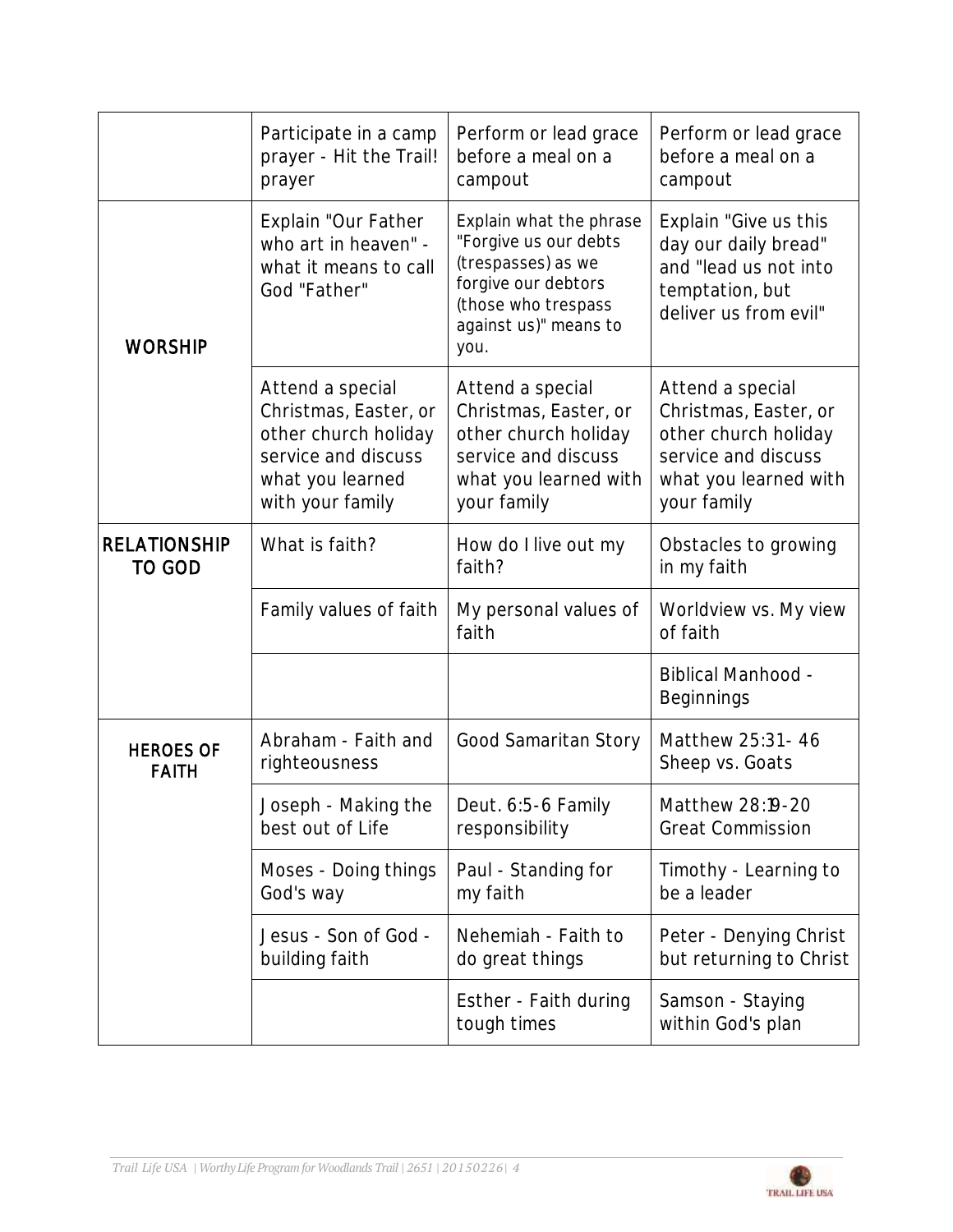

# **Worthy Life Program for Foxes**

## SPIRITUAL THEME: Who is God? And...God Loves Me!

KEY GOAL: To develop faith in the Lord through learning (discipleship) and activities (worship and ministry).

TRAIL GUIDE INSTRUCTIONS: The requirements listed below are to help the Trailmen develop their faith in the Lord through learning (discipleship) and activities (worship and ministry). The requirements are to be included in requiarly scheduled or *Hit the Trail!* meetings or at a campout as the Trail Guide would plan them. A suggestion in planning would be to divide the requirements into sections so that they will be completed according to a certain timeline that can fit in a one or two year period. The Family Values of Faith are created for the Trailmen to work with their Family in these areas of discipleship in the home.

#### **What You'll Need:**

- Bible for the Trail Guide (Required for each activity)
- Bible for each Fox (Recommended that each Fox have his personal Bible, so he can learn and practice finding reference points in God's Word)
- See individual requirements for additional materials needed

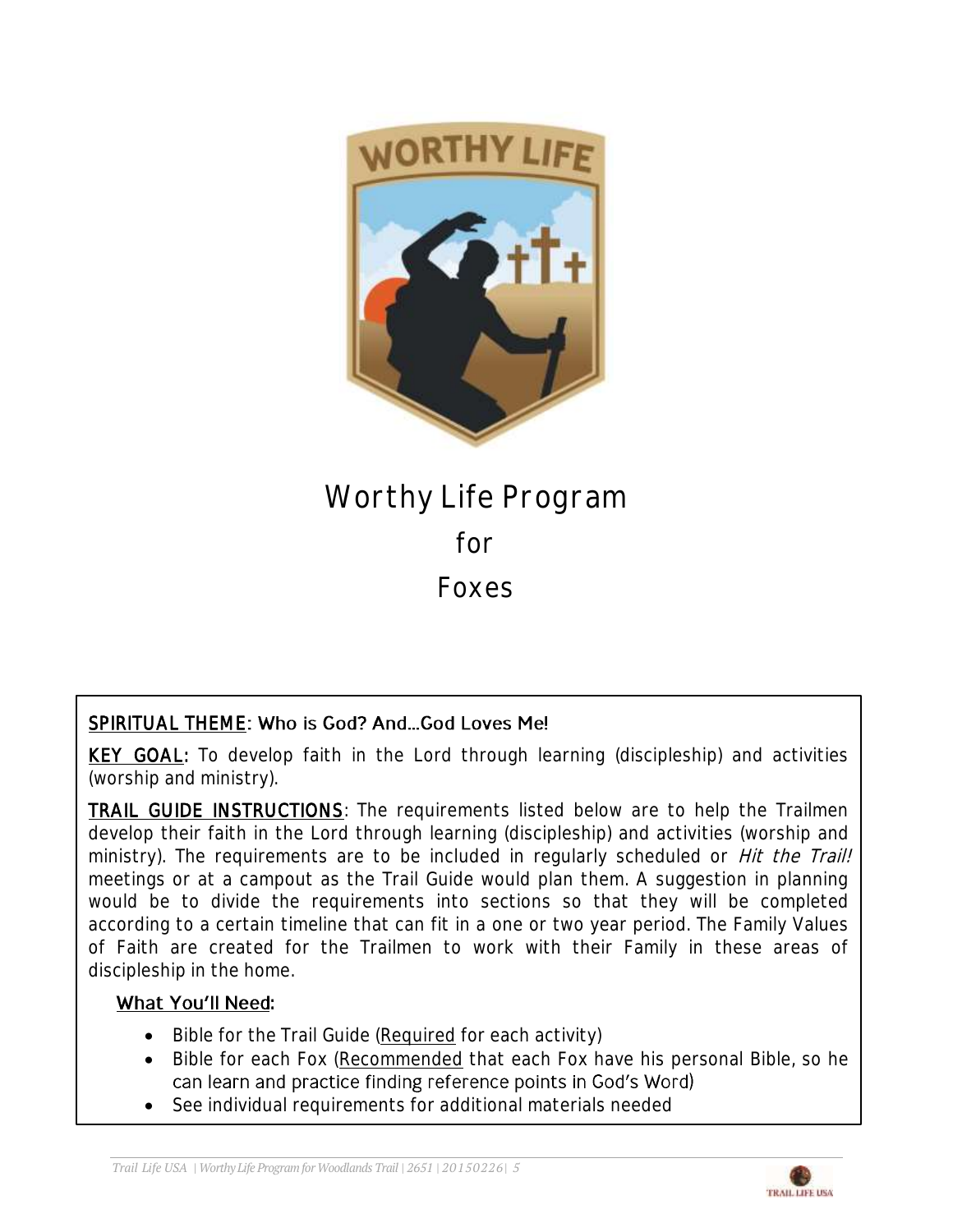

FOX REQUIREMENTS: Complete all 8 requirements.

1. Memorize John 3:16.

TRAIL GUIDE: Lead a discussion with the Foxes about God's love for us and what that means.

#### Let's talk about it:

- Why did Jesus have to be "sent" for us and why do we need to "believe" in Him?
- What is "eternal life"?
- 2. **wie Perform** an act of service for your church, the charter organization church, or through any other church ministry.
- 3. Understand the basics of prayer using the "ACTS" concept below.

TRAIL GUIDE: A prayer bookmark is located at the end of this Worthy Life section. Make a copy of the Bookmark and distribute to each Trailman. The bookmark is used to help teach the "ACTS" concept. Remind the Trailmen to place the bookmark in his Bible to help him remember how to pray when he talks with God.

Discuss what each word that forms the acronym means, using the information provided.

- A-Adoration
- C-Confession
- $I$ -Thanksgiving
- S-Supplication

Adoration is another word for love. When we pray, we need to rememb'er to tell God how much we love Him and why we love Him so much.

Confession is a word for admitting when we've done something bad. God wants us to behave like Jesus did. He also wants us to do what Jesus said to do. He was always nice, always respectful, always trusting God, and did everything with love towards God and others. When we disobey what God and Jesus taught us in the Bible and behave a different way, it is called a sin. So when we commit a sin, it's important to tell God about it and ask for His forgiveness. Then we need to try not to repeat the same mistake.

Thanksgiving is a word for giving thanks for our blessings, which are special gifts from God. Some of our gifts from God are a healthy body, a

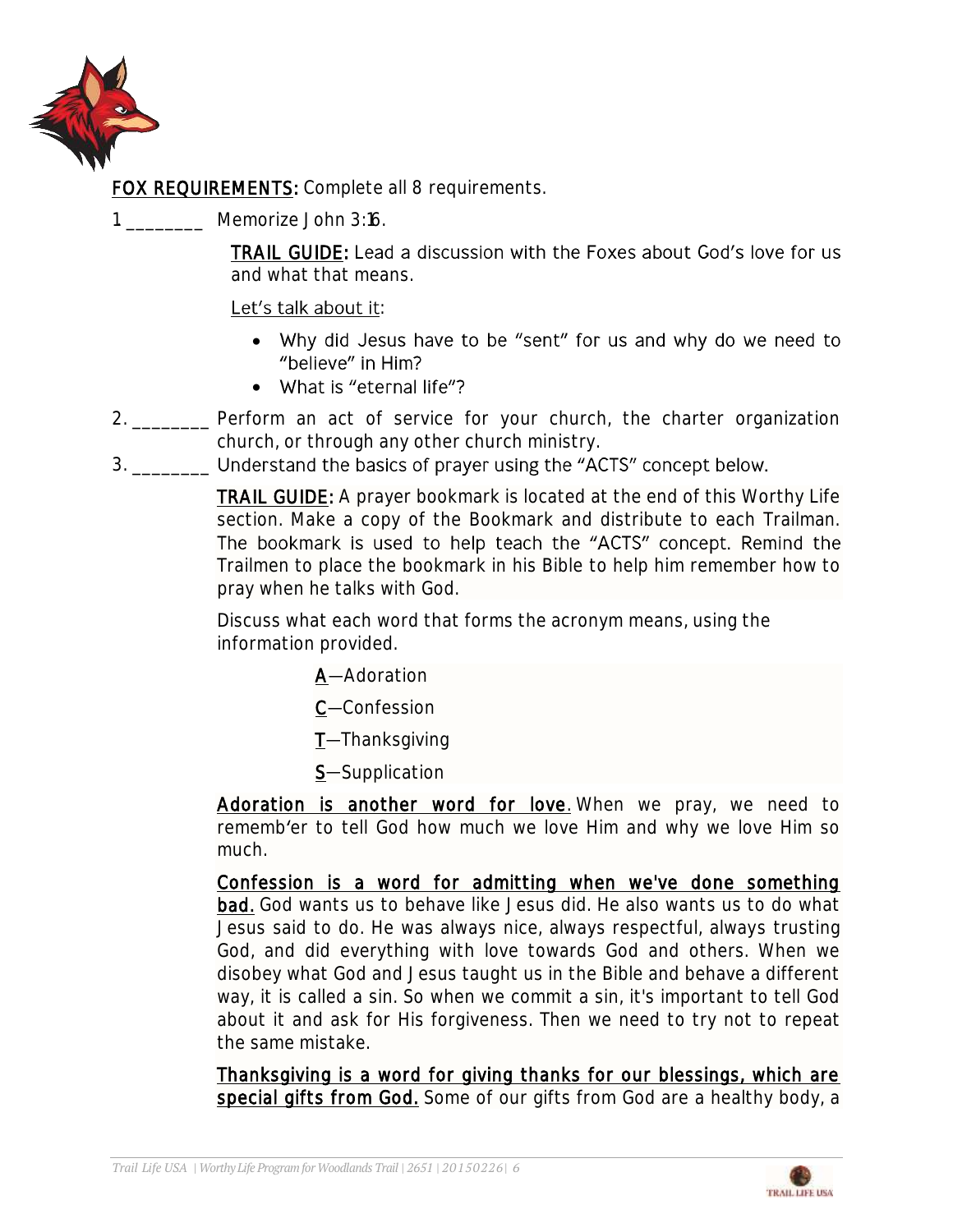

family that loves us, the bunny in the backyard that brings a huge smile to our face, and, yes, our friends. God gives many blessings to us and we should thank Him every day for them.

Supplication is a big word that is a little like a wish list. Yes, sort of like a Christmas list, except not asking God for toys. Instead, asking God for things that are more meaningful. At night we pray for God to help us sleep well and not to have bad dreams because getting a good night of rest is vital to growing and having the ability to learn new things in school. It is good to ask God to help us and others with things we need in our lives and to guide us in making wise choices.

ACTIVITY: Use the bookmark provided at the end of this section. Print the bookmark on cardstock for each Fox. You may choose to have the boys decorate their bookmarks and/or add a tassel with a leather strip or yarn.

#### What you'll need:

- One copy on cardstock of the bookmark design at the end of this section for each Fox.
- Scissors to cut out the design for each Fox
- Glue stick to adhere the back to the front
- Optional: markers, colored pencils, etc., to decorate the bookmark
- *Optional*: hole punch and string, yarn, or thin leather strip to make a tassel' on the bookmark.
- 4. Participate in a camp prayer or a *Hit the Trail!* prayer.
- 5. \_\_\_\_\_\_\_\_ Find where the Lord's Prayer is located in the Gospels, and explain "Our Father who art in heaven." What does it means to call God "Father"? (Matthew 6:9-15, Luke 11:2-4)
- 6. \_\_\_\_\_\_\_\_ Attend a special Christmas, Easter, or other church holiday service and discuss what you learned with your family.
- 7. Understand the concept of Faith in God. Complete parts (a), (b), (c), (d), and (e) below.

TRAIL GUIDE: Lead a discussion on faith. Help the Foxes explore and understand the following:

- What is Faith? Use the information below to aid you in this discussion.
- The Children's dictionary defines faith as "trusting in something or someone."
- What about faith in God?
- How is it that we believe in God? (Refer the Foxes to John 3:16 and the word "believe" in Jesus)

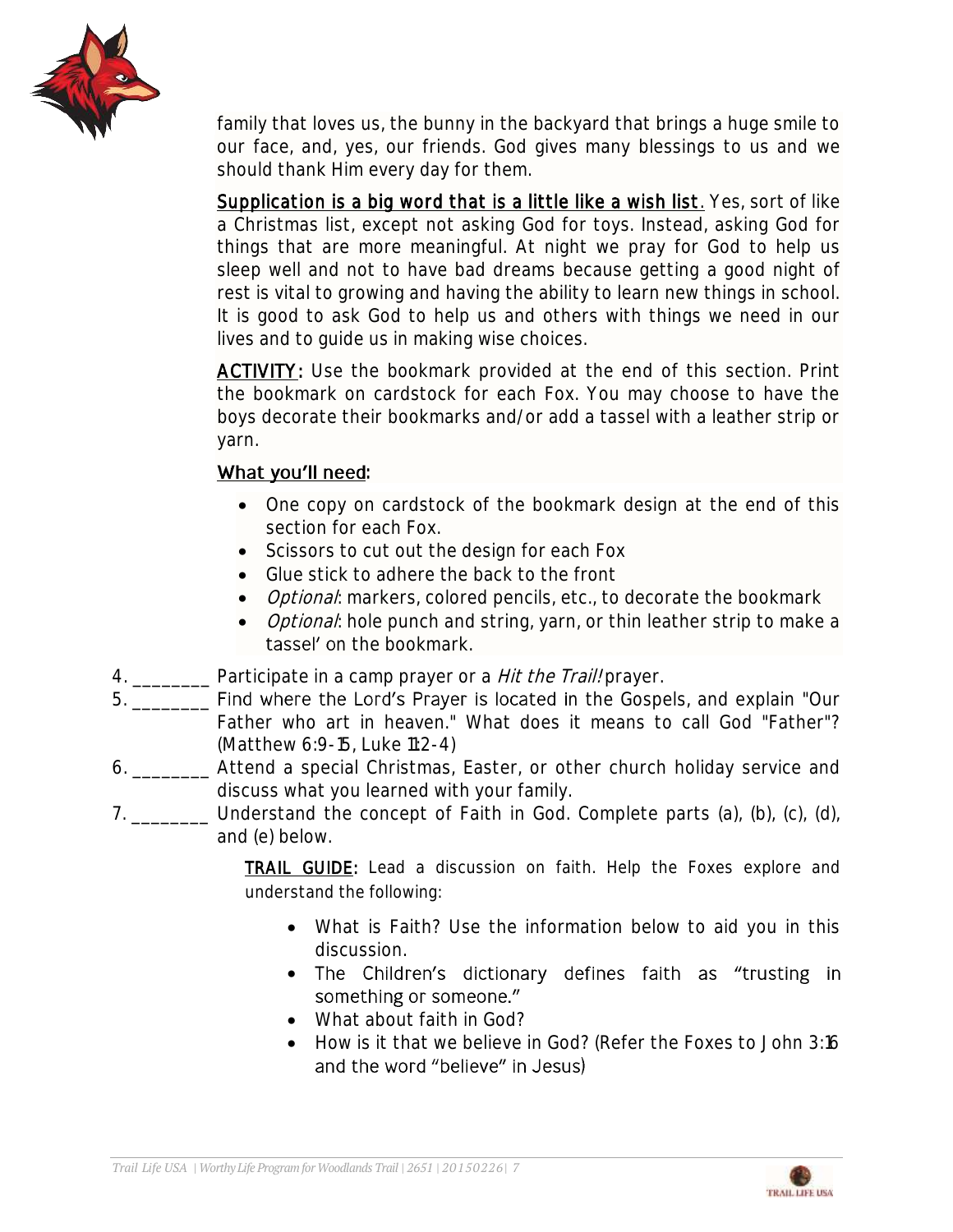

The Bible defines faith as "the evidence of things not seen." "Now faith is the assurance of things hoped for, the conviction of things not seen." (Hebrews II:1) This Bible verse means that faith cannot be seen through the human eye but that faith works in a way that only God knows and sees. Faith sometimes takes great determination (strength of mind and character), and God gives us faith as a free gift - to those who ask for it.

Activity: Show the Foxes a Chair. Ask - how they would know that the Chair will hold them up when they sit in it. Explain that they have faith that the Chair will hold them up with sturdy legs and a seat for them to sit on. They see it and believe it. Sit in the Chair to demonstrate putting your faith into action.

FAMILY VALUES OF FAITH: In order for their children to develop FAITH, it is important that parents possess, model, and practice their faith in front of the children. Choose to read the Bible, discuss a passage of scripture, or pray with your child or children several times in one week.

#### FAITH CAN BE DEVELOPED AND LEARNED IN THIS MANNER:

Purpose: To encourage the Foxes to elevate (lift up) their thoughts to an unseen God, whom we must love, praise, and thank with all our hearts.

#### a)\_\_\_\_\_\_ Awareness of God in Creation

Visit a place where God's creation (nature) can be seen all around. Look at the beauty of the plants, flowers, trees, rivers, mountains, fields, etc. Make the Foxes aware that these cannot exist or continue to exist without someone (God) taking care of them. They need to consider who is making this possible. Gardeners and farmers may water the plants and trees, but it is God who allows them to grow or maintain their beauty. These things of nature provide our food, water, medicine, houses and many other useful things. By developing this awareness, the children will be led to lift up their thoughts to an unseen God whom we should to praise and thank with all our hearts.

b)\_\_\_\_\_\_ Telling of Stories about Persons Who Had Strong Faith in God

There are many available stories from the Bible about the lives of grown-ups who had a deep faith in God. They were rewarded because of their faith, not only by material reward but also by peace, joy, love, good friends, and protection from danger. They would receive all that they would wish for as long as it was for their good. These men practiced their faith from the time they

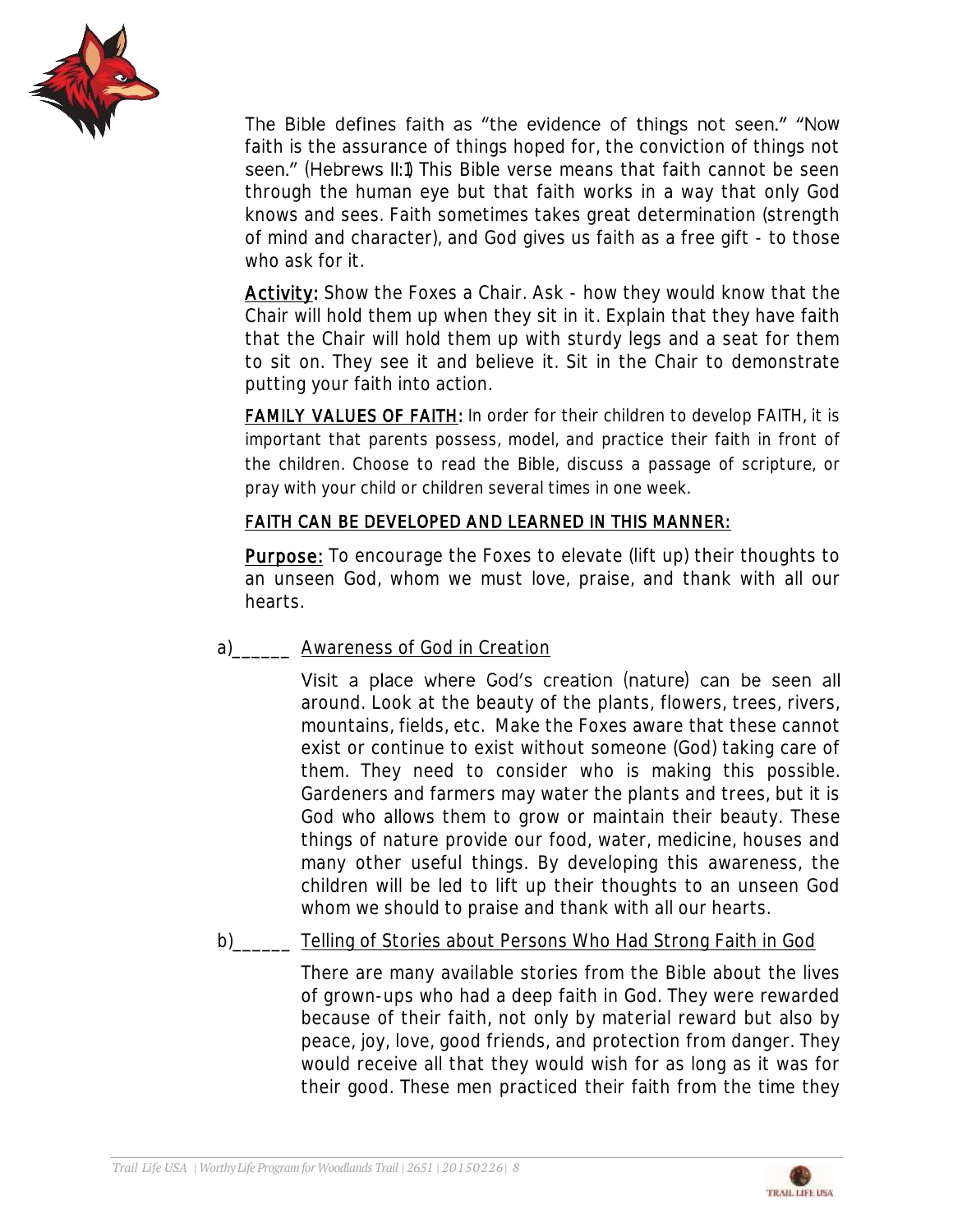

were very young. As they grew to adulthood so did their faith. Many of these men had great success because of their faith and devotion to God.

#### Example: Abraham - Faith and Righteousness

And God said to Abraham, "As for you, you shall keep my covenant, you and your offspring after you throughout their generations. - (Genesis 17:9) - Here is a call for faith in God to do as God says.

Read the story in Genesis  $22:1-18$  - Talk about what was required of Abraham. When Abraham obeyed God - God fulfilled His promise and blessed Abraham for his faith. (Genesis 22:16- 18)

#### Let's talk about it:

- How can we be "faithful" like Abraham was? Answer: Keep trusting God every day and do what God asks of us.
- Is it easy?

Answer: No, it's not. Abraham made mistakes along the way. The best way is God's way.

• Should we do what God says for us to do in the Bible? If so, how?

Answer: Yes, absolutely. It is by faith that we can do what God tells us to do  $-$  we have a loyalty and allegiance to Him we trust Him

• Should we do things in faith for God, thinking we are going to get something for being "good"? Answer: No. God wants us to be faithful first. If we are faithful, from that faith we will want to do "good" things but expect nothing in return.

#### c)\_\_\_\_\_\_ Responding to the Goodness of God

Doing everything that God expects us to do, as asked by Him in the Ten Commandments, would be a good way of responding to God's goodness. The Ten [Commandments should be explained to](http://www.writeone.info/uncategorized/childfaith-experiencing-god-and-spiritual-growth-with-your-children/)  [the children.](http://www.writeone.info/uncategorized/childfaith-experiencing-god-and-spiritual-growth-with-your-children/) Encourage them also to pray daily from their hearts, in their own words, using the "ACTS" concept (adoration, confession, thanksgiving, and supplication) as a helpful guide. Their activities during the day could, likewise, be offered to God as prayer.

Example: Joseph - Making the Best out of Life

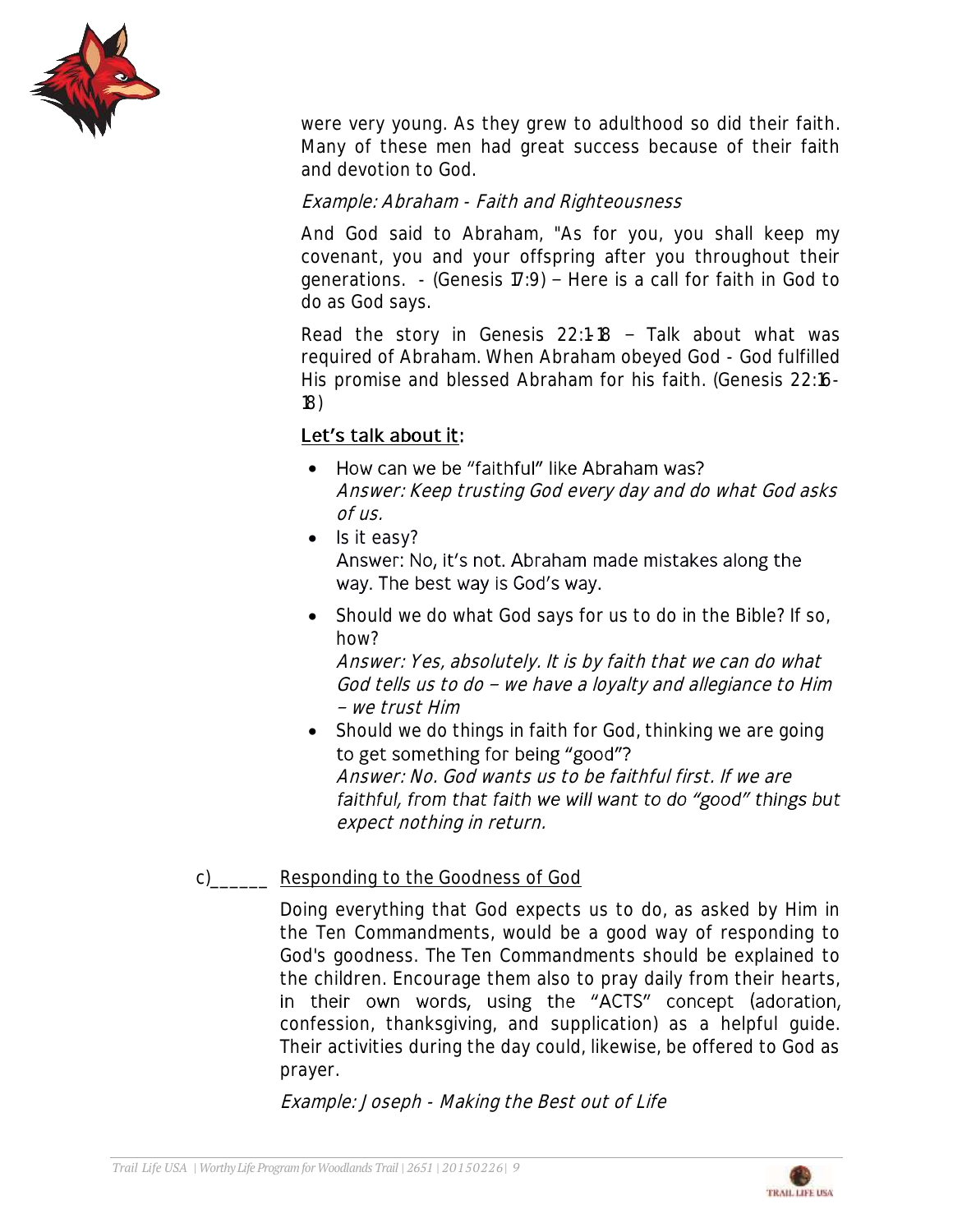

This story presents God at work helping Joseph, through his suffering, to bring about the best possible outcome. Even though Joseph was the victim of his brother's sin, God was with him and blessed him. Be sure to emphasize that God was keeping his promise through saving Joseph and the promised family. Review the story of Joseph in Genesis 37-50 and discuss these things with the Foxes:

## Let's talk about it:

- What bad thing did Joseph's brothers do? Answer: Joseph's brothers hated him and tried to get rid of him.
- Was Joseph alone in Egypt? Answer: No, God was with him.
- How did God take care of Joseph? Answer: God gave Joseph wisdom and made him ruler of that land.
- How did God make Joseph a helper to the Egyptians? Answer: God let Joseph know about the coming famine and gave Joseph the job of storing up food.
- When Joseph's brothers came for food, how did he respond? Answer: He forgave them and welcomed them.

## d)\_\_\_\_\_\_ Developing Love and Care for Self and Others

God wants us to take good care of ourselves and others as much as we are able. The Foxes could be guided to take care of their health, physically, mentally, and spiritually. Here are some examples that you can use: eating properly, getting enough rest, studying well, doing religious duties, helping around the house, and trying to behave... all to be done for the love of God. They must always be conscious of trying to help others, especially those in need.

#### Example: Moses - Doing things God's Way (Exodus 16)

Moses took a step of faith by leading God's people. Moses led the Israelites out of Egypt. But God led them into the desert. What are some of the problems with living in the desert? They walked around and camped there for forty years. Would it be hard to have faith that God will take care of us and provide for us?

Summarize and read the appropriate parts of Exodus 16 to the Foxes. Moses was a man of faith and knew that God would take care of His people even though they griped and complained. God

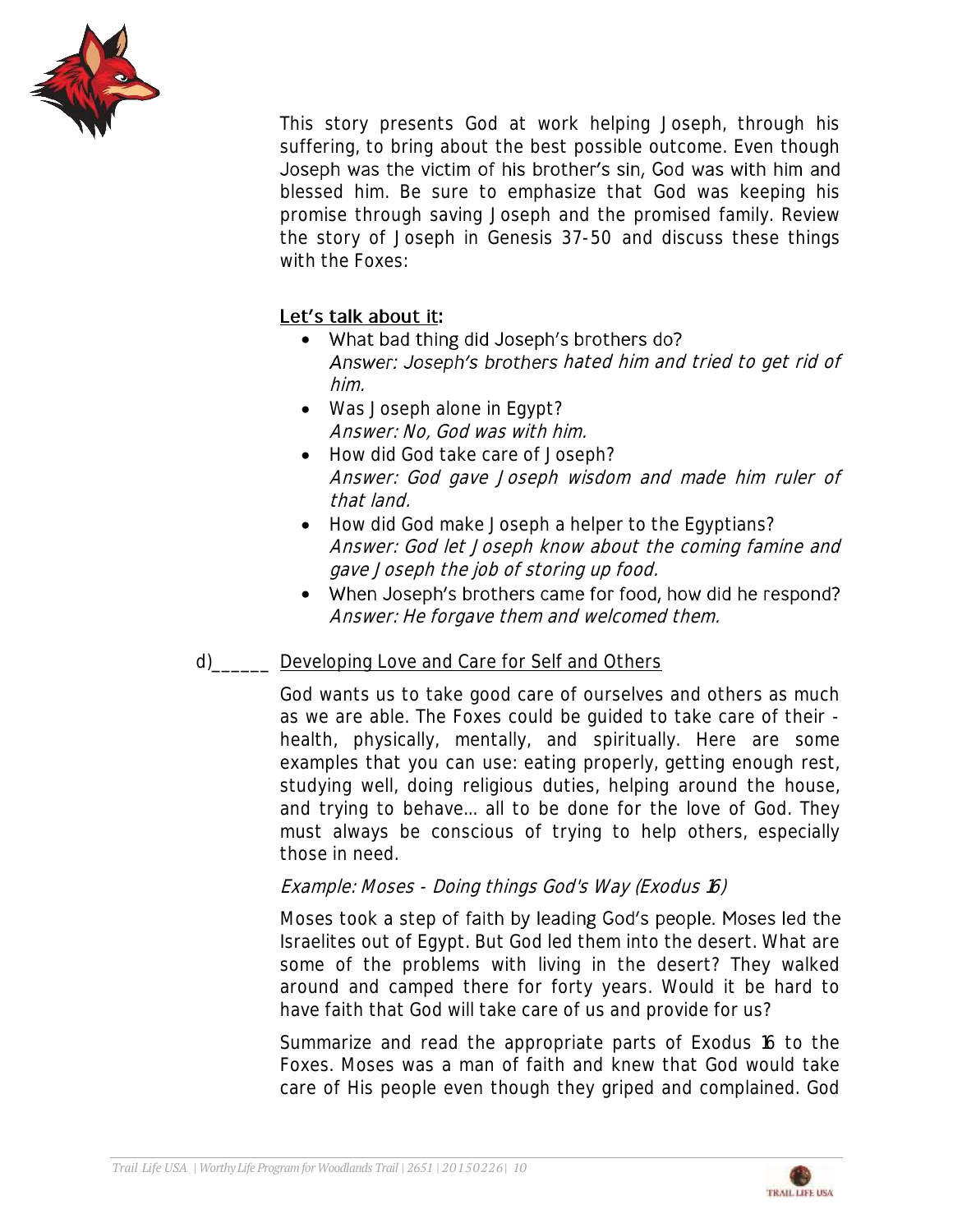

provided a blessing for them in a big way - manna. Explain that the people were hungry and God provided them food from Heaven (manna). What if the Israelites wanted to do things their way instead of God's way? Would they receive God's blessings?

### Let's talk about it:

- What are some of the problems with living in the desert? Answer: It's dry, hot, sandy, sandstorms, hard to build a house, sand gets everywhere, etc.
- Do you think it was hard for the Israelites to have faith that God would take care of them and provide for their needs? Answer: Yes. You have to have water and food to live in the desert. There is not much to eat or drink in the desert.
- What if the Israelites had wanted to do things their way instead of God's way? Answer: They whined and griped about not having food or water, but God took care of them. He gave them food (manna) and water (from the split in the rocks).
- Is it hard for us to have faith that God will take care of us and provide for us? Answer: Yes, it is. We should trust in Him all the time.

e)\_\_\_\_\_\_ Continuing Faith in God Through Little Trials

Sometimes, the children may encounter difficulties, in spite of trying their best to maintain a strong faith in God. They should know that they can trust God when they pray to  $help$  them through the "trials" of life. Their parents know what is best for them, and God, who loves them very much, does too. They will soon see  $why$ , as they grow up and they grow in their faith.

FAMILY VALUES OF FAITH: Parents are encouraged to find both simple and ingenious ways of training their sons and daughters to develop a strong faith in God. If all children are guided to have a strong faith in God, there will be no doubt that this world can become a better place in which to live! If more young people learn to put their faith in God while they are young, they can practice their faith and will be better grown-ups and better citizens in the years to come!

Example: Jesus - Son of God - Building Faith

Jesus taught: "But seek first the kingdom of God and his righteousness, and all these things will be added to you. Therefore, do not be anxious about tomorrow, for tomorrow will

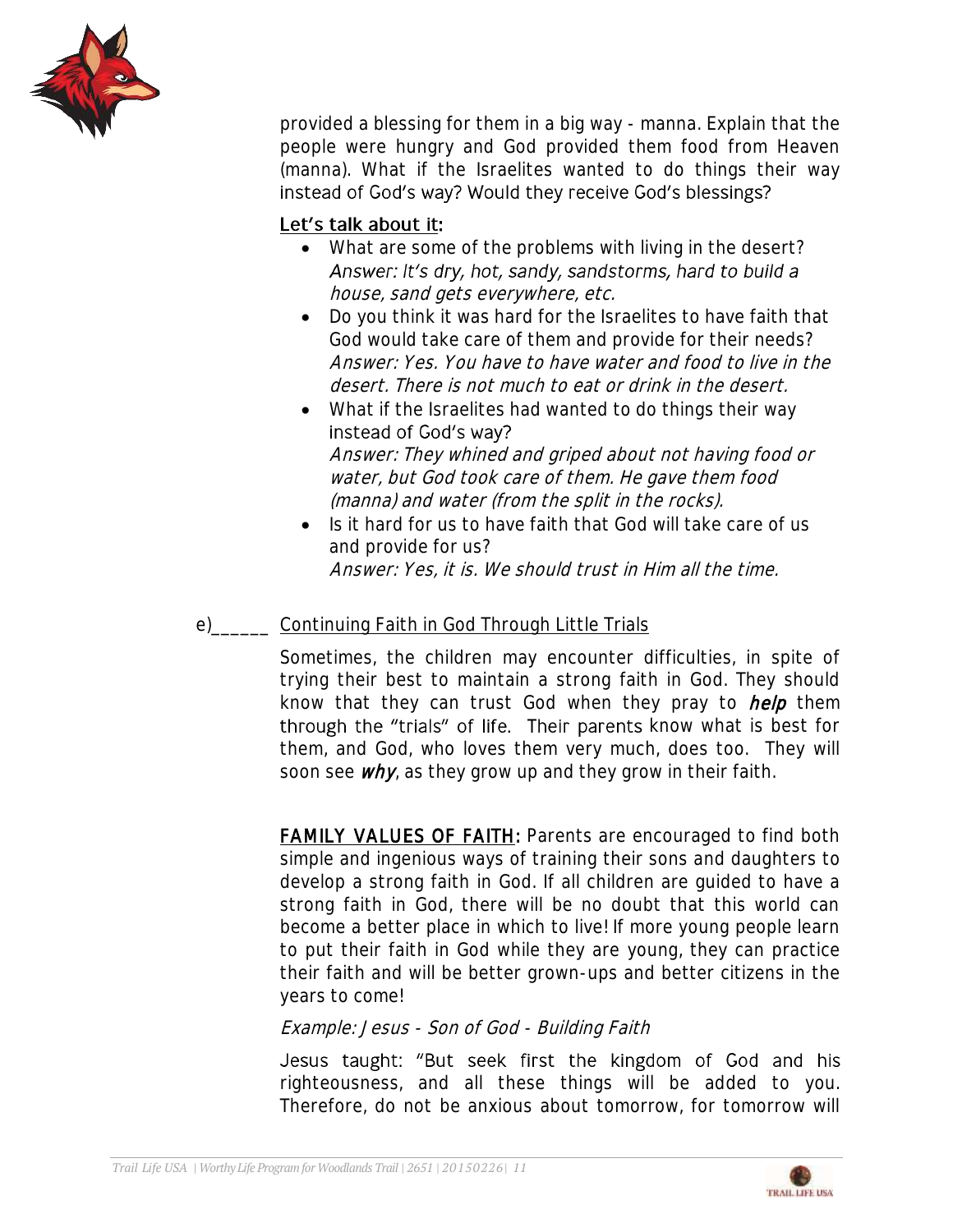

be anxious for itself. Sufficient for the day is its own trouble." (Matthew 6:33-34) How does the Lord want us to "live by faith" here?

### Let's talk about it:

- How does the Lord want us to "live by faith" here? Answer: Jesus wants us to look to God first all the time. Don't worry about things because God will take care of us.
- 8. \_\_\_\_\_\_\_\_\_ Summary for the Fox Worthy Life Program Talk to the Fox about what he learned during this stage of the Worthy Life Program.
	- Understanding God's Love in John 3:16
	- Understanding a Basic Prayer Pattern
	- Understanding who God is "Our Father"
	- Understanding what Faith is with examples of Abraham, Joseph, Moses, and Jesus

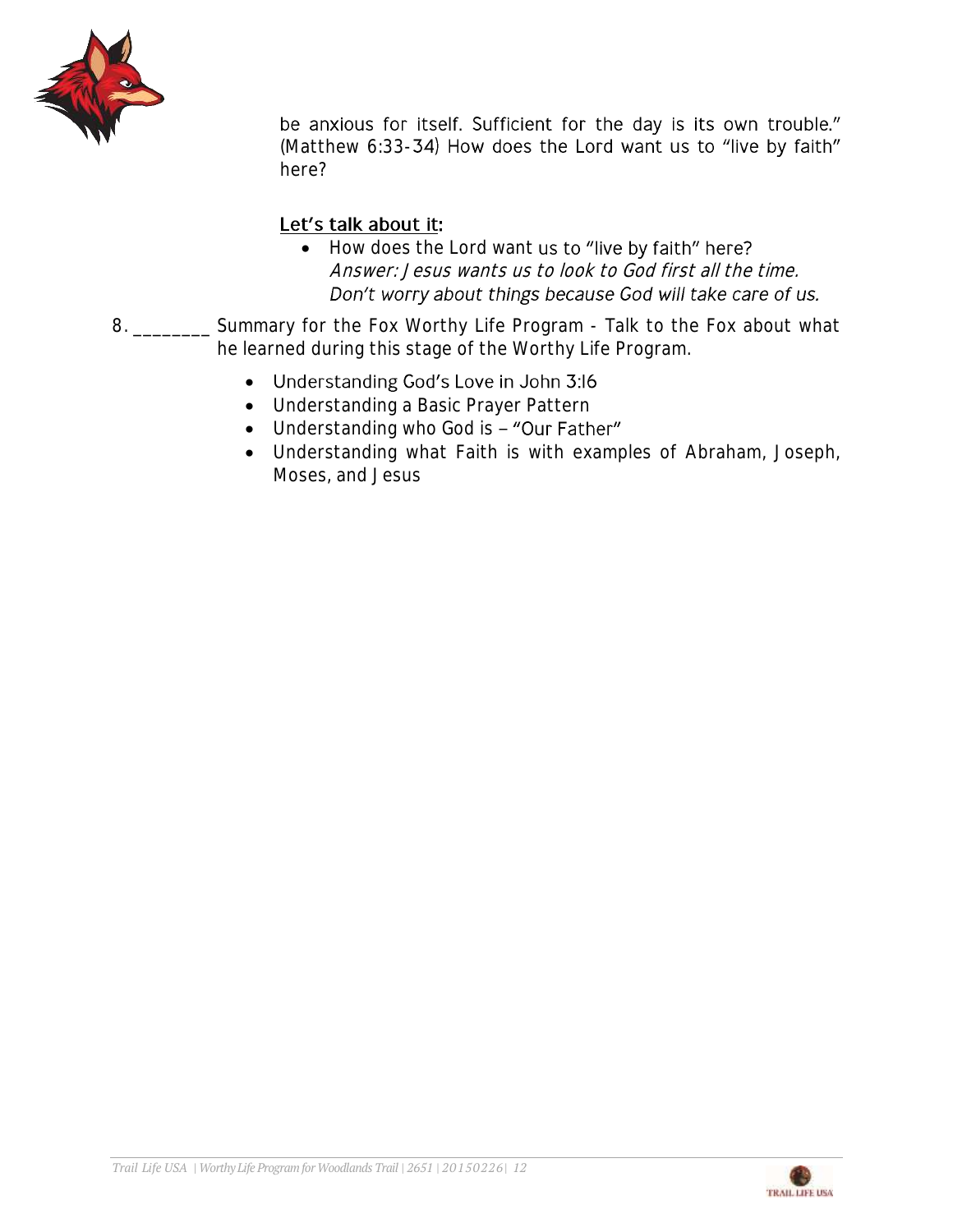

ACTS Prayer Bookmark: Requirement 3 - Activity

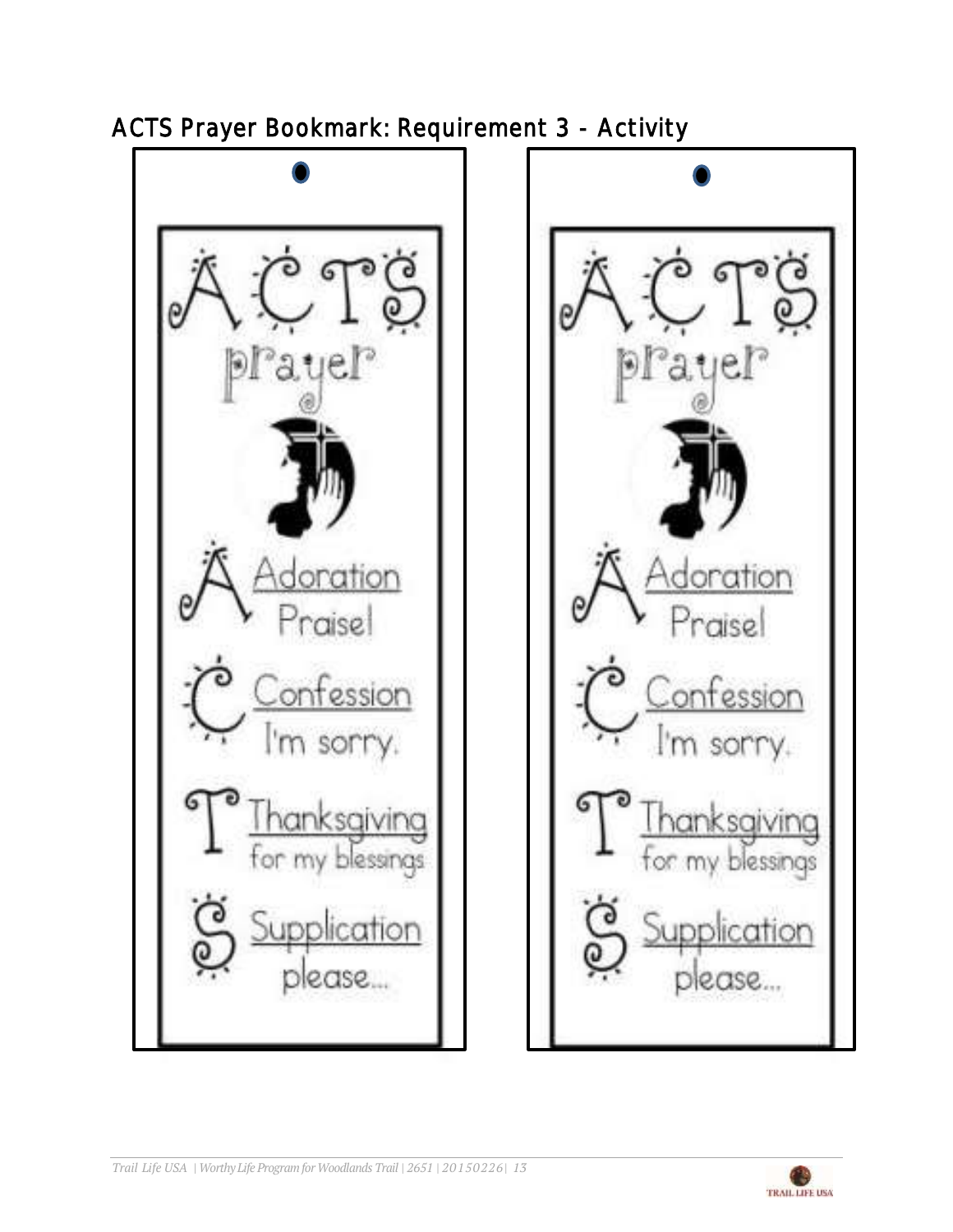

# **Worthy Life Program for Hawk**

### SPIRITUAL THEME: My Faith and Belief, My Neighbor and My Family (responsibility, teamwork and cooperation)

Key Goal: To develop faith in the Lord through learning (discipleship) and activities (worship and ministry).

**TRAIL GUIDE INSTRUCTIONS:** The requirements listed below are to help the Trailmen develop their faith in the Lord through learning (discipleship) and activities (worship and ministry). The requirements are to be included in regularly scheduled or "Hit the Trail!" meetings or campouts, at the Trail Guide's discretion. A suggestion in planning would be to divide the requirements into sections so that they will be completed according to a certain timeline that can fit in a one or two year period. The Family Values of Faith/Family Point are created for the Trailmen to work with their Family in these areas of discipleship in the home.

#### What You'll Need:

- Bible for the Trail Guide (Required for each activity)
- Bible for each Hawk (Recommended that each Hawk have his personal Bible, so that he can learn and practice finding reference points in God's Word)
- See individual requirements for additional materials needed

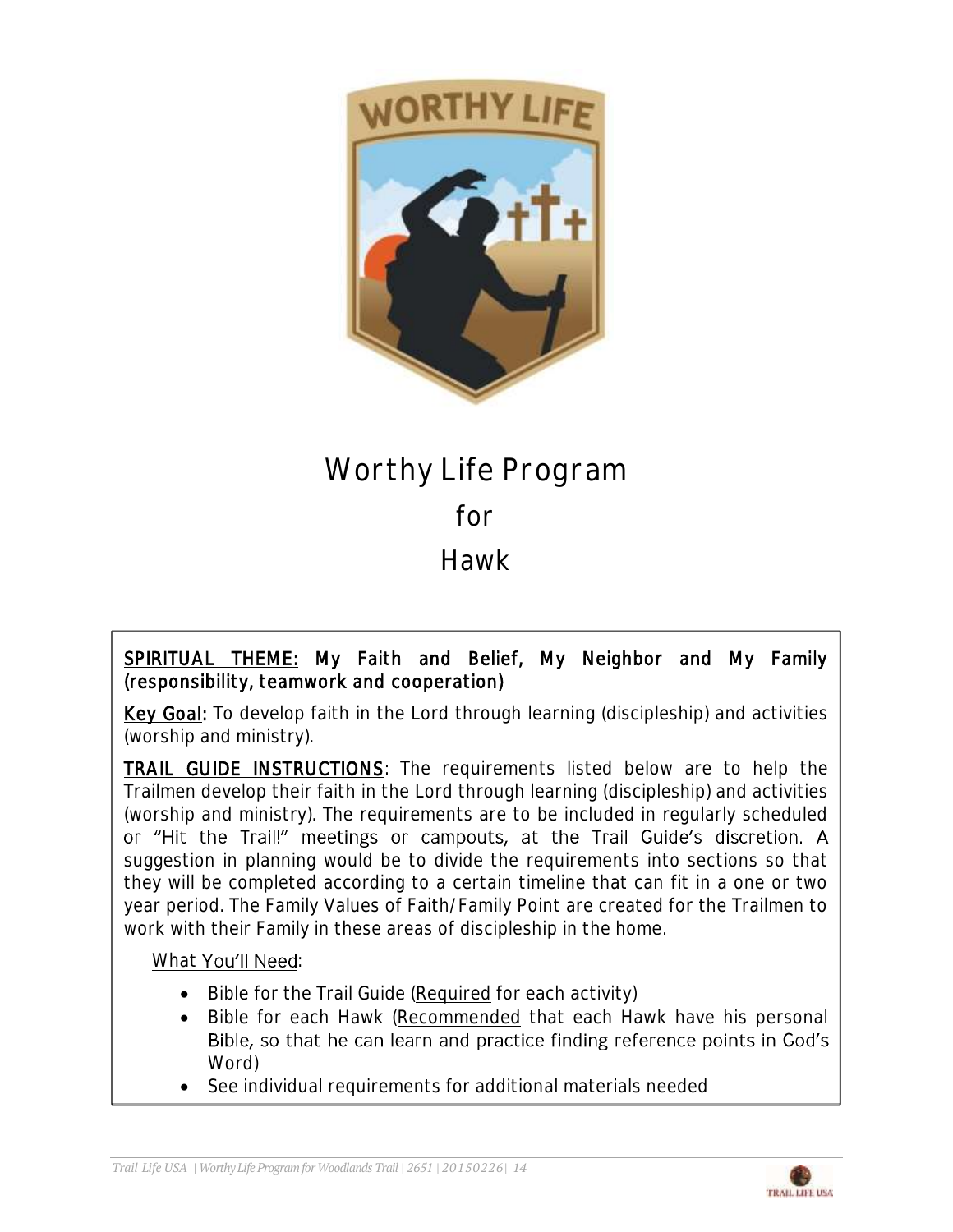

HAWK REQUIREMENTS: Complete all 10 Requirements.

- 1. \_\_\_\_\_\_\_\_ Perform an act of service for your church, your charter organization, or through any other church ministry.
- 2. \_\_\_\_\_\_\_\_\_ Teach your family or unit a song for grace or a prayer before a meal.
- 3. \_\_\_\_\_\_\_\_ Perform or lead grace before a meal on a campout.
- 4. \_\_\_\_\_\_\_\_\_ The Lord's Prayer Study (Matthew 6:9-15, Luke 11:2-4) : Explain what the phrase "Forgive us our debts (trespasses) as we forgive our debtors (those who trespass against us)" means to you.
- 5. \_\_\_\_\_\_\_\_ Attend a special Christmas, Easter, or other church holiday service and discuss what you learned with your family.
- 6. \_\_\_\_\_\_\_\_\_\_\_ PASTOR/MINISTER POINT: Do "Teaching and Focus: Faith in Jesus Christ" below. This requirement is to be completed with a member of the clergy from the Charter Organization or your faith organization.

#### Teaching and Focus: Faith in Jesus Christ

Protestant - Talk to the Minister of the church you attend about faith in Jesus Christ and what that means. Invite the Minister to a meeting to talk with the Patrol members.

Catholic - Talk with your Priest about faith in Jesus Christ and what that means. Invite the priest to the meeting to talk with the Patrol members.

Eastern Orthodox - Talk with your Priest about faith in Jesus Christ and what that means. Invite the Priest to the meeting to talk with the Patrol members.

Church of Christ - Talk with your Minister of the church you attend about faith in Jesus Christ and what that means. Invite the Minister to the meeting to talk with the Patrol members.

7. \_\_\_\_\_\_\_\_ Good Samaritan Lesson: Knowing and Understanding the principle of the Parable of the Good Samaritan: Helping my family and my neighbor.

#### These are some things you will need for this lesson:

- Bibles (Luke 10)
- Small tube of hand lotion (choose a fragrance-free mild lotion to avoid allergies)
- One box of adhesive bandages
- One roll of sterile gauze
- Play money
- Children's coloring page from "The Good Samaritan" (find this online; there are plenty)

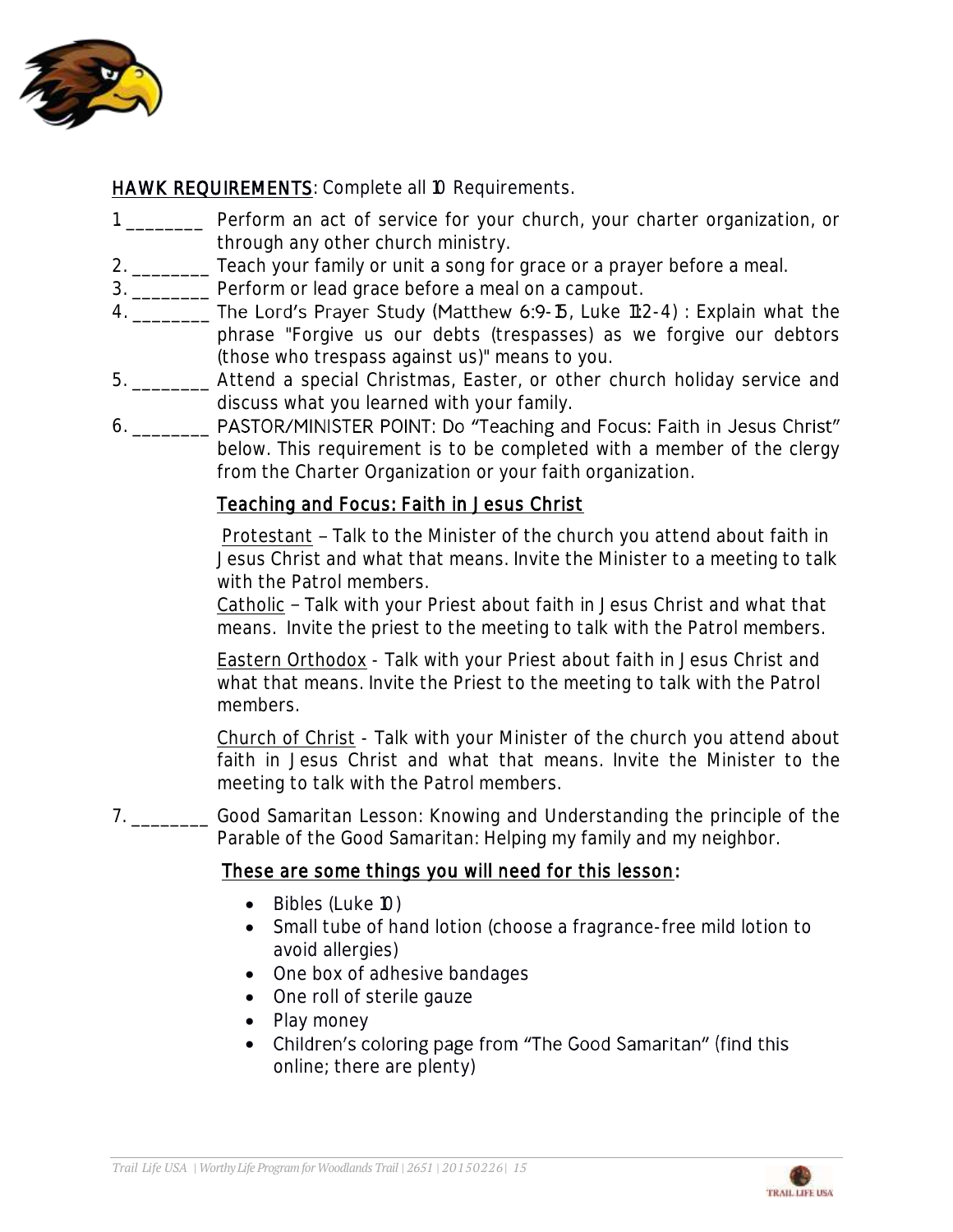

Teaching the Good Samaritan Bible Story: Read the story from the Gospel of Luke (Chapter 10) about the Good Samaritan. Become familiar with the story too so you are comfortable telling it aloud. As you read the Bible story to the Hawks, employ props like gauze and lotion to demonstrate how the Good Samaritan helped the injured man. Showing the story in a visual way engages most of the senses and helps the Hawks retain the Bible lesson better.

Here are some suggestions: Take turns pretending to be the injured man or one of the other characters of the Bible lesson.

- Have a child lie on the floor and pretend to be hurt. As you tell the story, have a "priest" walk by the injured child and hurry away.
- When you tell how the Good Samaritan helped the man, rub lotion on the Hawk's hands and say: "This is how the Good Samaritan put oil on the hurt man."
- Use the gauze and lightly bandage a Hawk's arm while saying: "The Good Samaritan bandaged the man's injury like this."
- Select a Hawk to be the innkeeper and pay him with the play money. Say something like this: "My friend is hurt. Please take care of him. If he owes any money when he leaves, I will pay it when I return."

Discussion Questions: Have the Hawks color the sheet you have brought with the picture of the Good Samaritan as you lead with these questions. Here are some suggested open-ended discussion questions. Listening to the answers allows an understanding of the group's grasp of the Bible story and the concepts taught.

- What did the priest do when he saw the injured man? (walked by fast)
- Who helped the hurt man? (The Good Samaritan)
- Where did the Good Samaritan take the man who was hurt? (The Inn)
- Why did the Good Samaritan help? (various answers)
- Which of the men showed love and kindness? (The Good Samaritan)

Here is a sample prayer to use as you close: "Dear Jesus: Thank you for teaching me with your stories. Help me to be a good helper just like the Good Samaritan. Amen."

8. **EXECUTE:** HERO OF THE FAITH: Daniel -Learn about Daniel in the Old Testament (Daniel 6:1-28) and what he did to "stand up" for his faith. The goal is to discuss the importance of standing up for what we believe in.

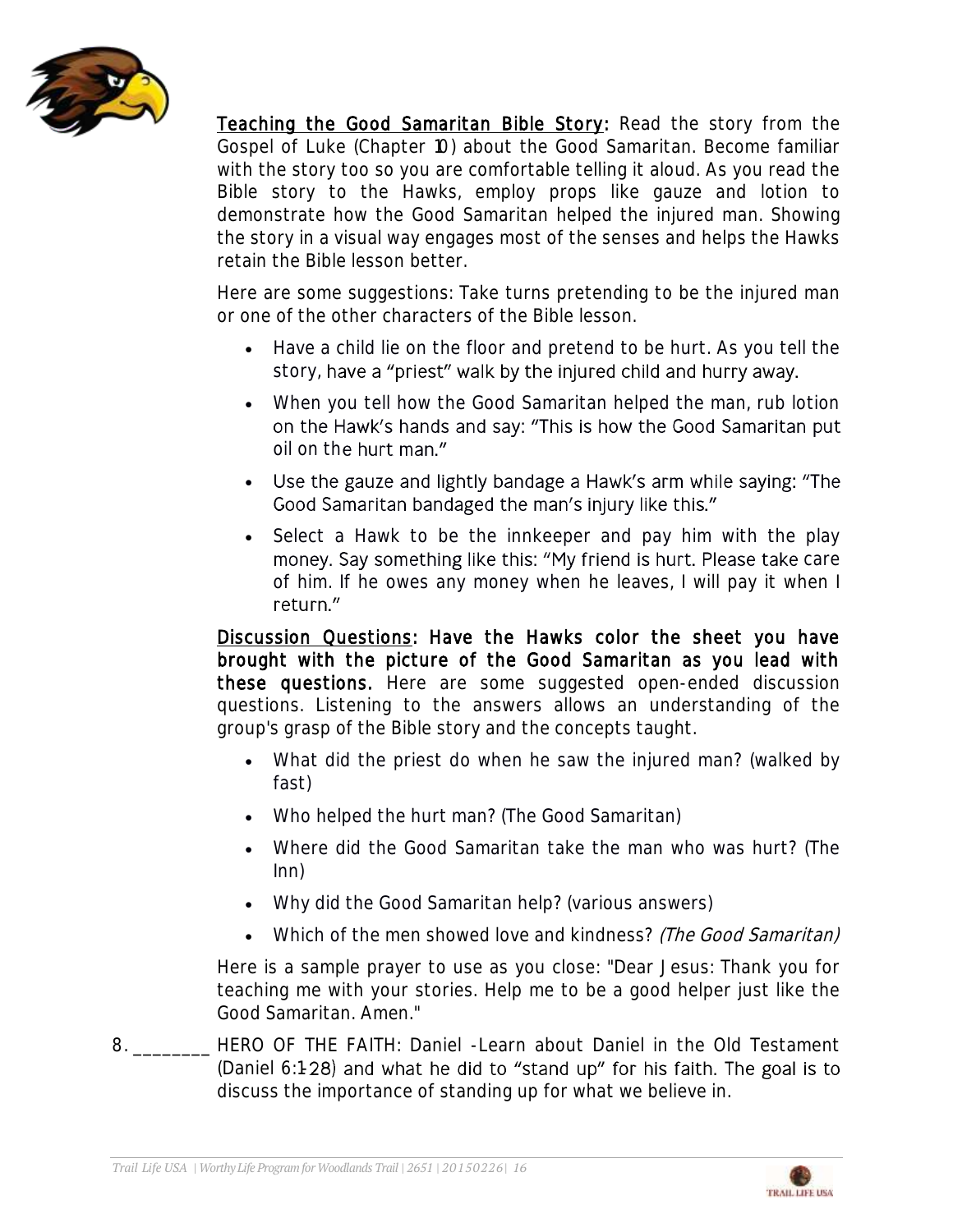

#### Discussion Questions:

- What was written in the document the king signed? (Anyone who makes a petition to any god or man besides you, O king, for thirty days, shall be cast into the Lions' Den.)
- Why did Daniel get into trouble? (He broke the new law...He prayed to God not the king)
- What was the king's reaction when Daniel was arrested? (He was upset and concerned that his friend was in trouble)
- What happened to Daniel in the Lions' Den? (Daniel prayed that God would protect and deliver him - he had faith that God was in control no matter what happened to him)

TRAIL GUIDE: Act out the story. Be sure to assign some people to play the part of the lions! Use sound effects, if possible, for the lions. At the end of the lesson, take time to sit in a circle and pray with the Hawks. Show them how important it is to pray, just like Daniel did.

| 9.       | FAMILY POINT: TEAMWORK AND COOPERATION - DO THIS AT HOME. This<br>is located on the last page of this section. Make copies as needed. |
|----------|---------------------------------------------------------------------------------------------------------------------------------------|
| $1 \cap$ | SUMMARY FOR THE HAWK WORTHY LIFE PROGRAM (Talk to the hawk                                                                            |
|          | about what he learned during this stage of the Worthy Life Program)                                                                   |
|          | a. How do I live out my faith at home? (By being a responsible part of my                                                             |
|          | family and working together and keeping God first as a family - God likes                                                             |
|          | it when I obey my parents)                                                                                                            |
|          | b. How do I live out my faith in my community? (By helping others like the                                                            |
|          | Good Samaritan - I have responsibility to help others.)                                                                               |
|          | c. How do I live out my faith at church? (By participating in worship with                                                            |
|          | other believers, ministering to the church and the community, growing                                                                 |
|          | through Bible study or Sunday School and/or children's ministry                                                                       |

programs, pray and read the Bible.)

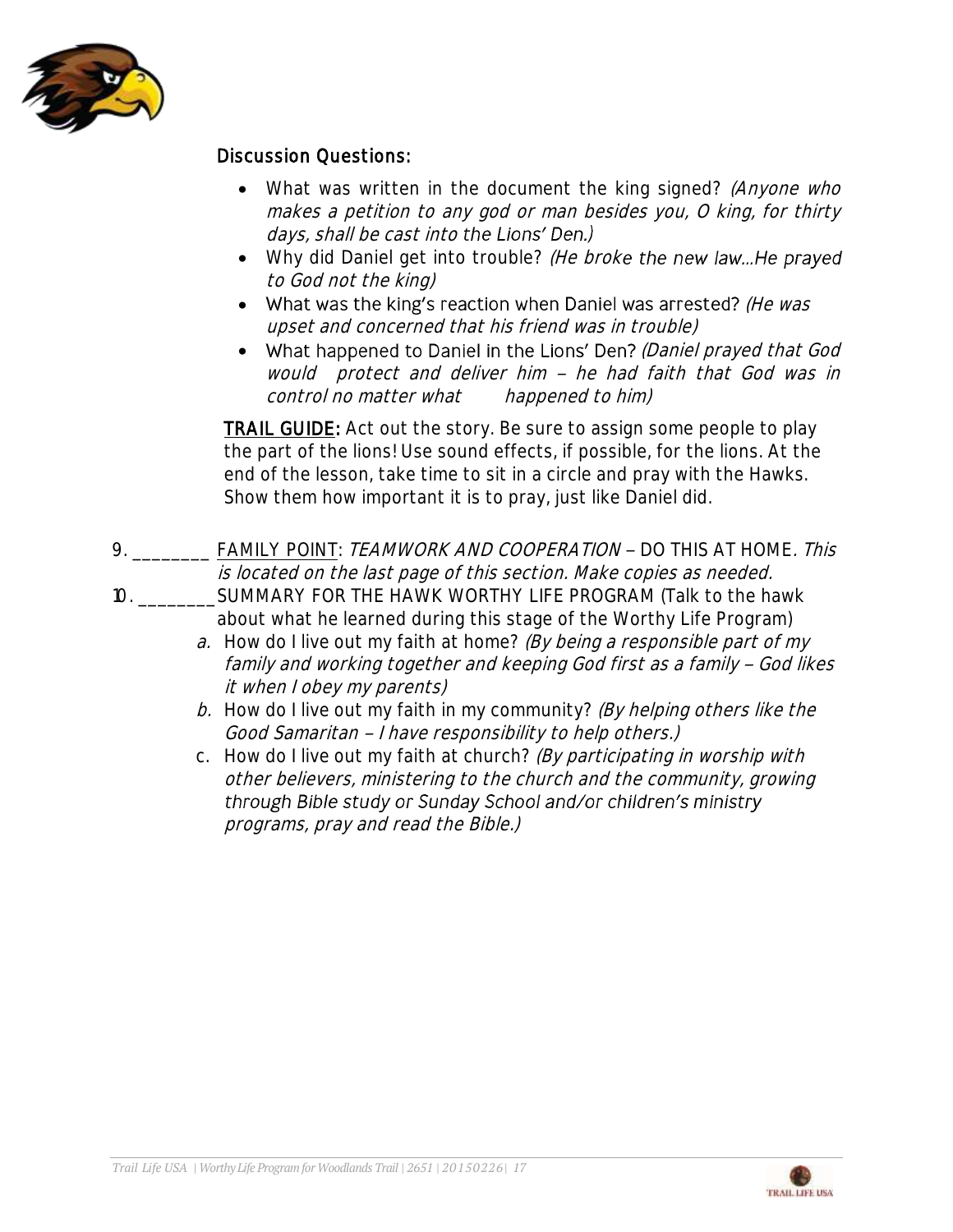

## **FAMILY TEAMWORK AND COOPERATION ACTIVITY**

"Two are better than one because they have a good return for their labor. For if either of them falls, the one will lift up his companion. But woe to the one who falls when there is not another to lift him up. Furthermore, if two lie down together they keep warm, but how can one be warm alone? And if one can overpower him who is alone, two can resist him. A cord of three strands is not quickly torn apart." (Eccl. 4:9-12 NASB)

Do you think of your family as a team? Have you ever wanted your children to be a little more supportive of each other? Do you believe cooperation is important when accomplishing family goals? How does each family member contribute to the family? Are your children aware of their skills and talents? Do you ever feel as if your family is running in several different *directions?* 

Most families have several different commitments so there isn't as much time to spend together. For this reason, it is important, now more than ever, to spend fun time together! When families are willing to listen to each other and work together to achieve a common goal, it creates a bond that lasts for a lifetime. The family unit is the perfect place to practice the following teamwork skills: *trust, communication,* listening, and cooperating with each other.

The Water Game is ideal to practice valuable life skills; you will need two blindfolds, two plastic cups, and a bottle of water.

- Blindfold two family members; have one sit down and hold the plastic cup on their head or lap. The other family member will hold the plastic cup with the water and stand approximately three or four feet away.
- The third family member, using communication skills, will direct the family member with the cup of water to pour it into the other family member's empty cup.
- Everyone in the family will get a turn holding the empty cup, pouring the water into the empty cup, and directing where and how to pour the water into the empty cup.

To encourage children to talk about their feelings, try asking these questions: How did you feel when you were waiting for the water to be poured into your cup? What were you thinking when you poured the water into the empty cup? When you got wet, how did you feel? How do you think the other family member felt when they got wet?

The definition of teamwork is many hands, many hearts, many minds, one goal. Throughout their lives, children will be involved in many different groups. Since the family unit is where your children will learn about teamwork, below are three fun activities you can do to practice working together.

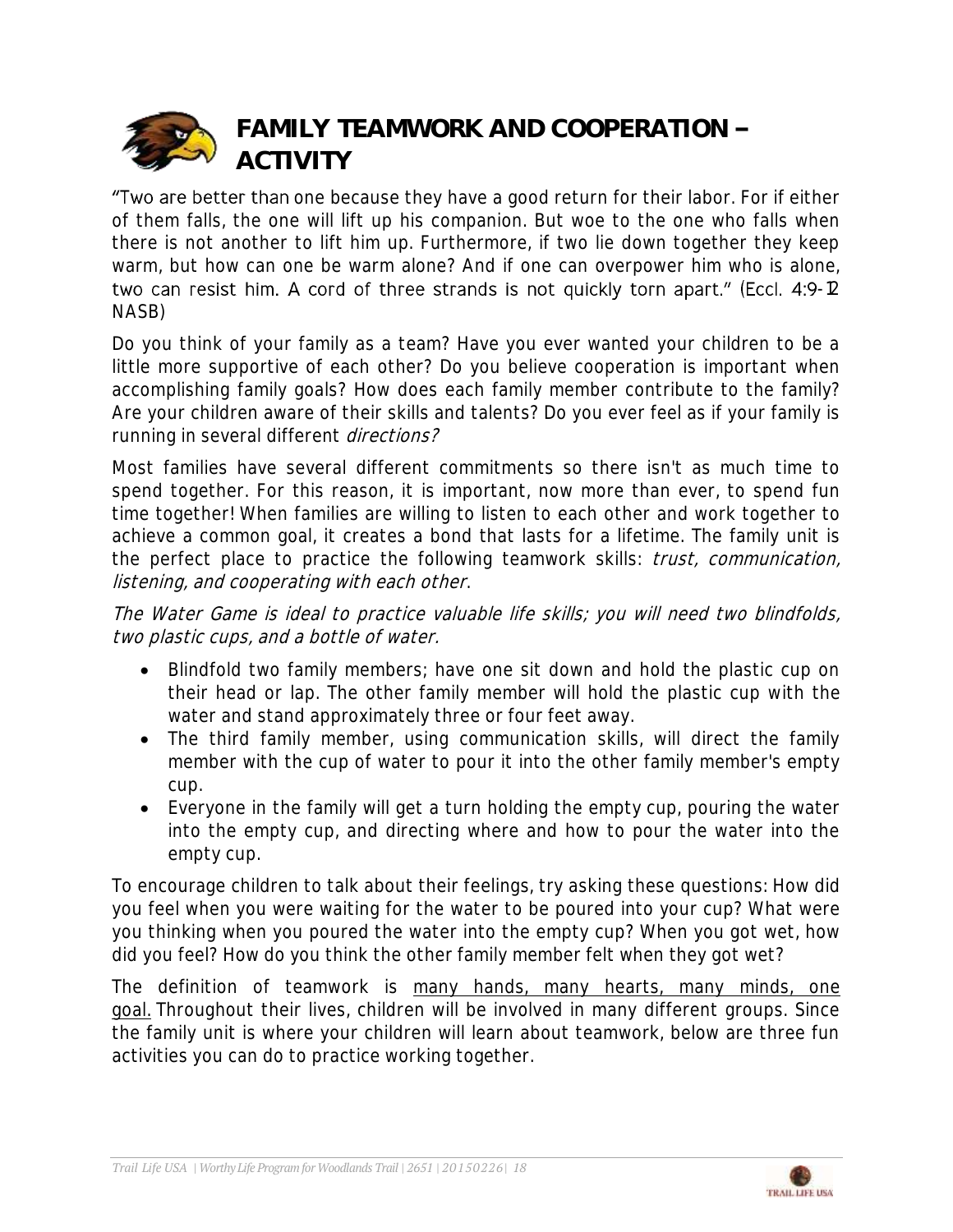Make a collage of various groups or teams! You will be able to get some old magazines at your local library to use. Have your family look for and cut out pictures of children or adults working as a team; then glue them onto a poster board. This will give you the opportunity to discuss how each person brings his or her own special talents and skills to the family, team, or group he or she is involved with.

Write a story together! Have an adult start the story; then each child will take a turn adding to the story. Either a child or adult will finish the story. With younger children, have them draw pictures and write what they say under the picture.

Do a random act of kindness for someone else! Have the family decide what you want to accomplish; what might stop you; how will each family member contribute, and when do you want to achieve your goal?

How will each family member contribute? Since children sometimes have difficulty seeing their talents and skills, play the M&M Game. Put a dish of candy in the middle of the table and spin an empty plastic bottle. When it stops in front of a family member, everyone else states one skill or talent the family member has. Then they take an M&M. Keep playing the game until all family members have an idea of their skills and talents.

Family night is a good time to try some of these games and activities! As a Family, plan several family nights where you can work on teamwork and cooperation. Use the Bible verses provided above to talk about how they fit into the family and how God really wants families to work together.

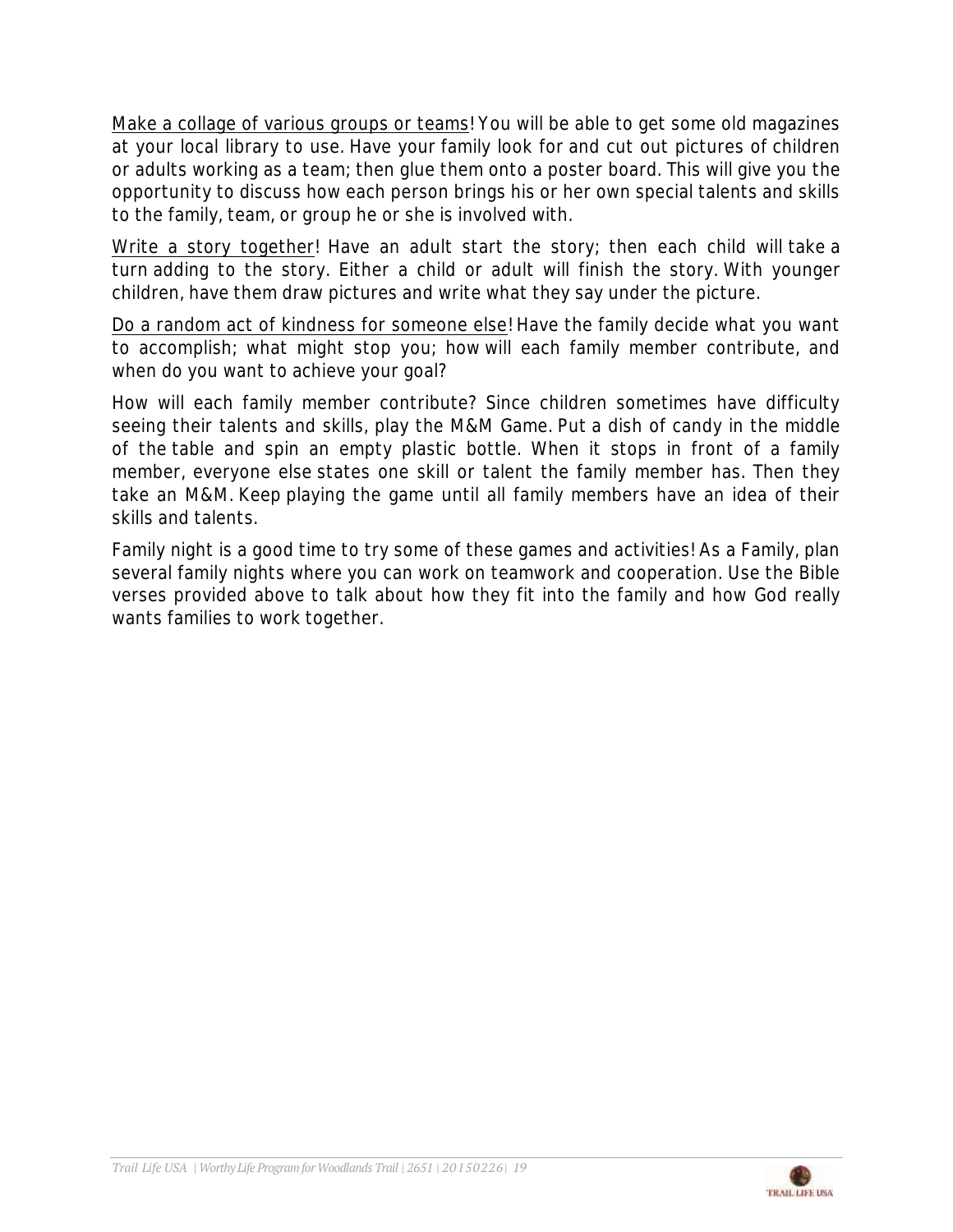

# **The Worthy Life Program for Mountain Lions**

SPIRITUAL THEME FOR MOUNTAIN LIONS: My Family, My Community, and Biblical Manhood

Key Goal: To develop faith in the Lord through learning (discipleship) and activities (worship and ministry).

TRAIL GUIDE INSTRUCTIONS: The requirements listed below are to help the Trailmen develop their faith in the Lord through learning (discipleship) and activities (worship and ministry). The requirements are to be included in regularly scheduled or "hit the trail" meetings or at a campout as the Trail Guide would plan them. A suggestion in planning would be to divide the requirements into sections so that they will be completed according to a certain timeline that can fit in a one or two year period. The Family Values of Faith/Family Point are created for the Trailmen to work with their Family in these areas of discipleship in the home.

**What You'll Need:** 

- Bible for the Trail Guide or Ranger (Required for each activity)
- Bible for each Mountain Lion (Recommended that each Mountain Lion have his personal Bible, so that he can learn and practice finding reference points in God's Word)
- See individual requirements for additional materials needed

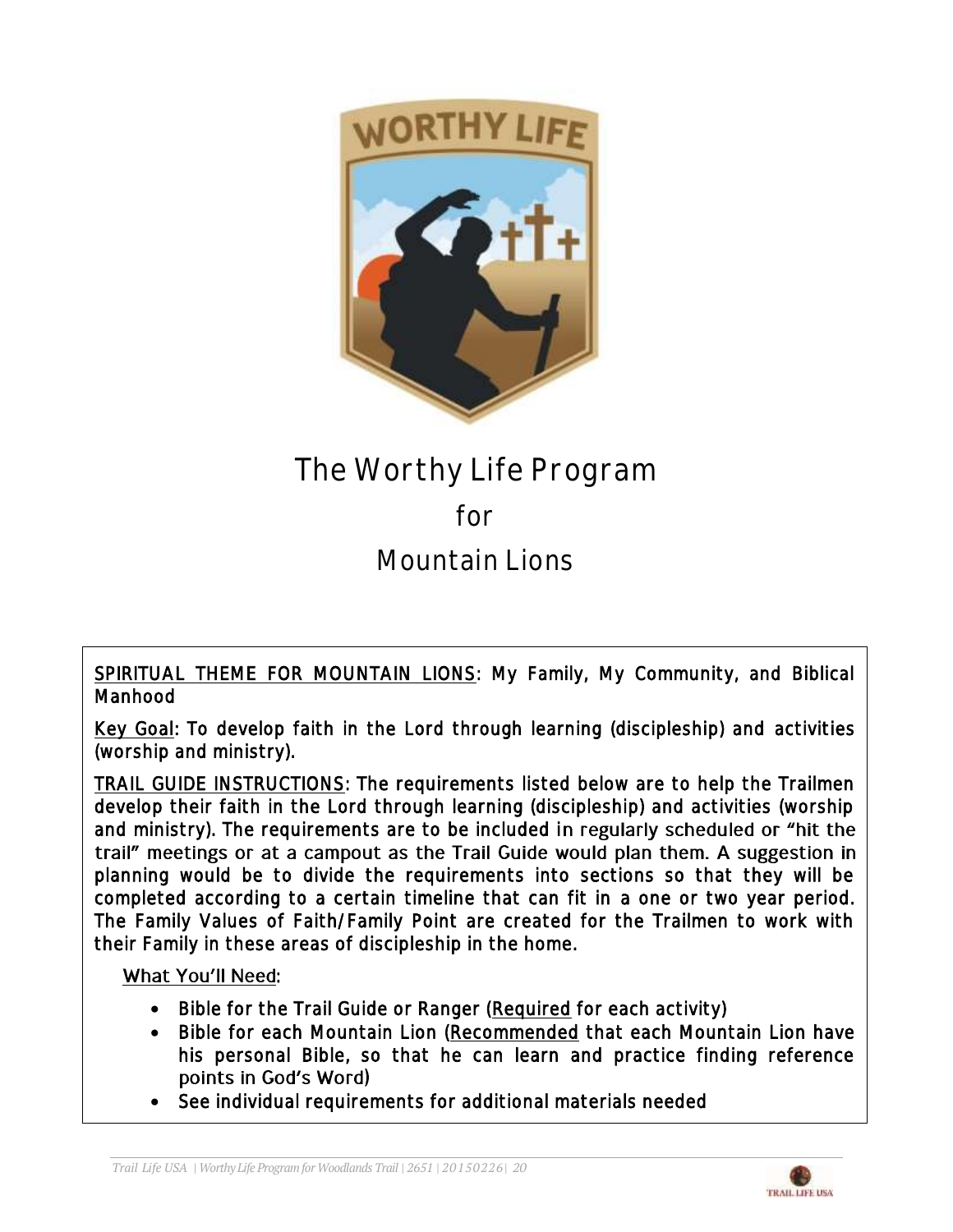

#### MOUNTAIN LIONS REQUIREMENTS: Complete all 11 Requirements.

- 1. \_\_\_\_\_\_\_\_\_\_ Perform an act of service for your church, your Troop's church, or through one of their ministries.
- 2. \_\_\_\_\_\_\_\_ Perform or lead grace before a meal on a campout.
- 3.  $\frac{1}{2}$  The Lord's Prayer Study (Matthew 6:9-15, Luke 11:2-4): Explain "Give us this day our daily bread" – How does God provide for me daily? How do I place my trust in God that He will provide  $-$  and "lead us not into temptation, but deliver us from evil" - We are always tempted to do the wrong things, so how does my faith work with my decision making?
- 4. Go over this DOING GOD'S WILL Think about the decision and ask yourself questions - How is this going to affect me? How will this affect my family? How will this affect my walk with Christ? (Talk about what it means to WALK WORTHY)
- 5. \_\_\_\_\_\_\_\_ Attend a special Christmas, Easter, or other church holiday service and discuss what you learned with your family.
- 6. \_\_\_\_\_\_\_\_ FAMILY POINT: Obstacles of Faith: Do this requirement at home with Parents. When talking about Obstacles of our Faith, here are several to go over with your Mountain Lion:

Warnings of What's Ahead - prepare your children for what's ahead, what they may face and what they may deal with.

Parents need to take an opportunity to set children up for success as teenagers by sharing how God sees them. Assure the children of their importance to God. Help them find their talents and spiritual gifts by reminding them they are wonderfully made (Psalm 139), encouraging them to do great things. (Jeremiah 29:11 and Ephesians 2:10)

For example, family ministry leaders today are sharing talks about purity and what the Bible teaches about purity. It is necessary to warn youth of what's ahead in the teenage years and what they will face. Consider talking to your children's minister, youth leader, or minister regarding resources that will help communicate this information.

Self: Temptations, selfishness, and pride are all obstacles to living a selfless Christian life. Sometimes we hear phrases like, "It's a constant battle to do what's right."

The gospel is clear: We are to also deny ourselves. (Luke 9:23) This is hard when the culture is saying 'you' are the most important thing. This affects all aspects of life: how you pursue relationships, dating, marriage, and

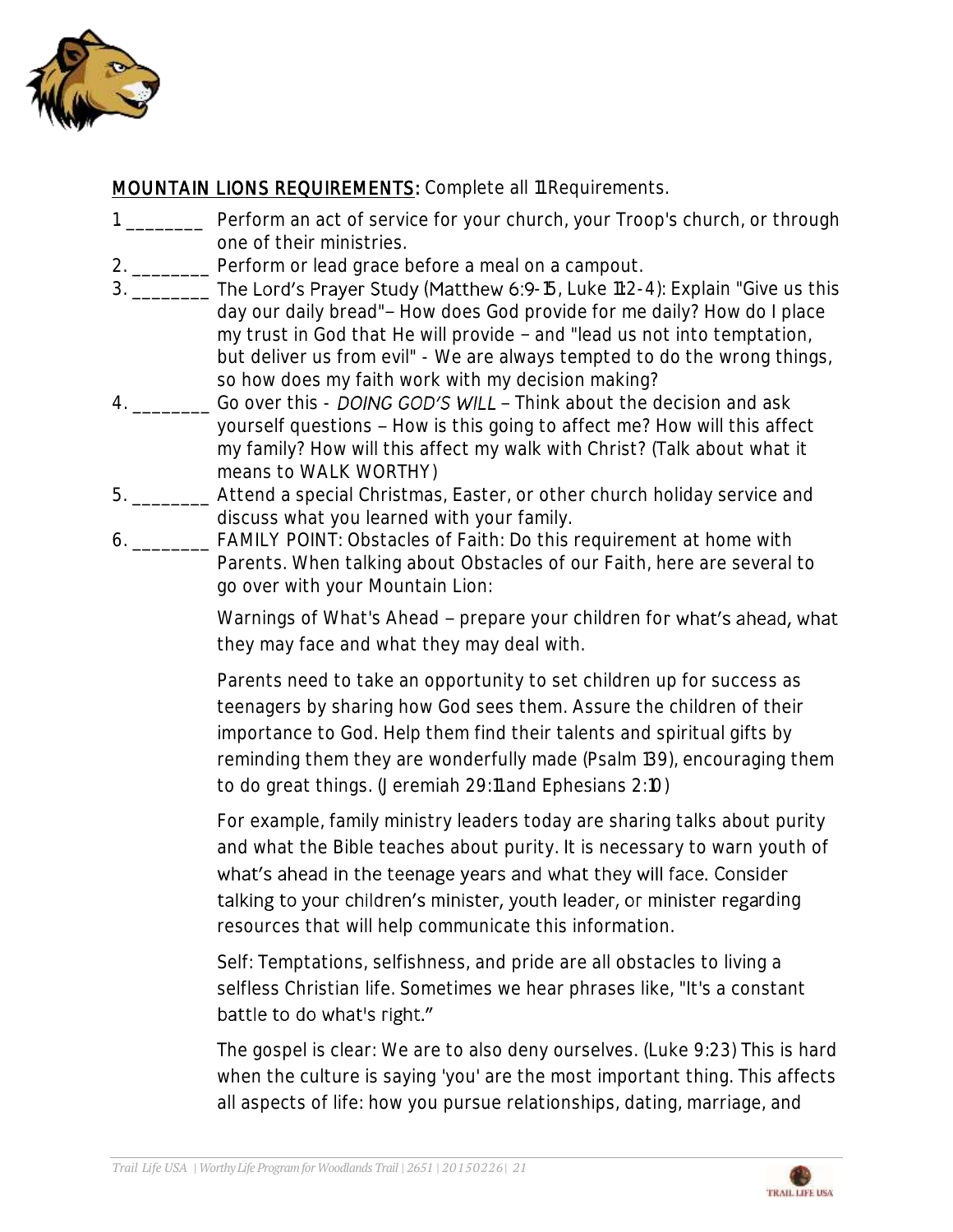

also how you see God relationally. Putting God first in our decisions and thoughts will help when dealing with Pride. Go over the fruits of the Spirit in Galatians 5:22-25.

Peers: As a youth coordinator, Donna Thurston wrote, "I think the biggest obstacles are peers who don't value or aren't invested in spiritual development...If they're getting mixed messages from many other sources inside or outside the church, this can be very confusing." (Children's Ministry Magazine 2005 - Stephanie Martin)

Our children may learn from friends that being a Christian means one who can't have any fun. "At my school," says Samantha, "there are so many things you hear, from swearing to gossip to nasty jokes. It's hard to stay on track when you have friends and people in your classes who enjoy that stuff, and you want to fit in." (Children's Ministry Magazine 2005 -Stephanie Martin)

(Article Contribution - Stephanie Martin is a freelance writer and editor in Colorado. Originally published in March-April, 2005 in Children's Ministry Magazine)

7. \_\_\_\_\_\_\_\_ HERO OF FAITH: Timothy: The Primary Role of a Man of God

TRAIL GUIDE: You can teach these lessons during an alternate meeting and get help from the Troop chaplain if you desire. Also, you may teach these lessons at a campout setting with father's teaching their sons, or you teaching them.

INTRODUCTION: Who is Timothy in the Bible? He was a disciple, a student of Paul. Paul wrote two letters to Timothy, and we can read what he said when he was teaching him.

Timothy had learned about Jesus when he was a little boy. His mother and grandmother taught him about Jesus and helped him learn what it meant to believe in Him. The Bible does not tell us exactly what happened to Timothy's father. All we know is that his mother and grandmother raised him. Paul knew that Timothy would be a good friend and helper as they traveled to tell people about Jesus. Paul asked Timothy to join him. Timothy traveled with Paul and Silas. He helped many people know about Jesus and grow in their faith in Jesus Christ.

#### What Lessons can I learn from Timothy's letters about being a Man of God?

Lesson #1: INTEGRITY: (2 Tim. 1:1-7): The quality of being honest and fair. Integrity is part of your faith, especially when you walk with God in an open and honest relationship. You are to be honest and fair with your parents, family, and friends.

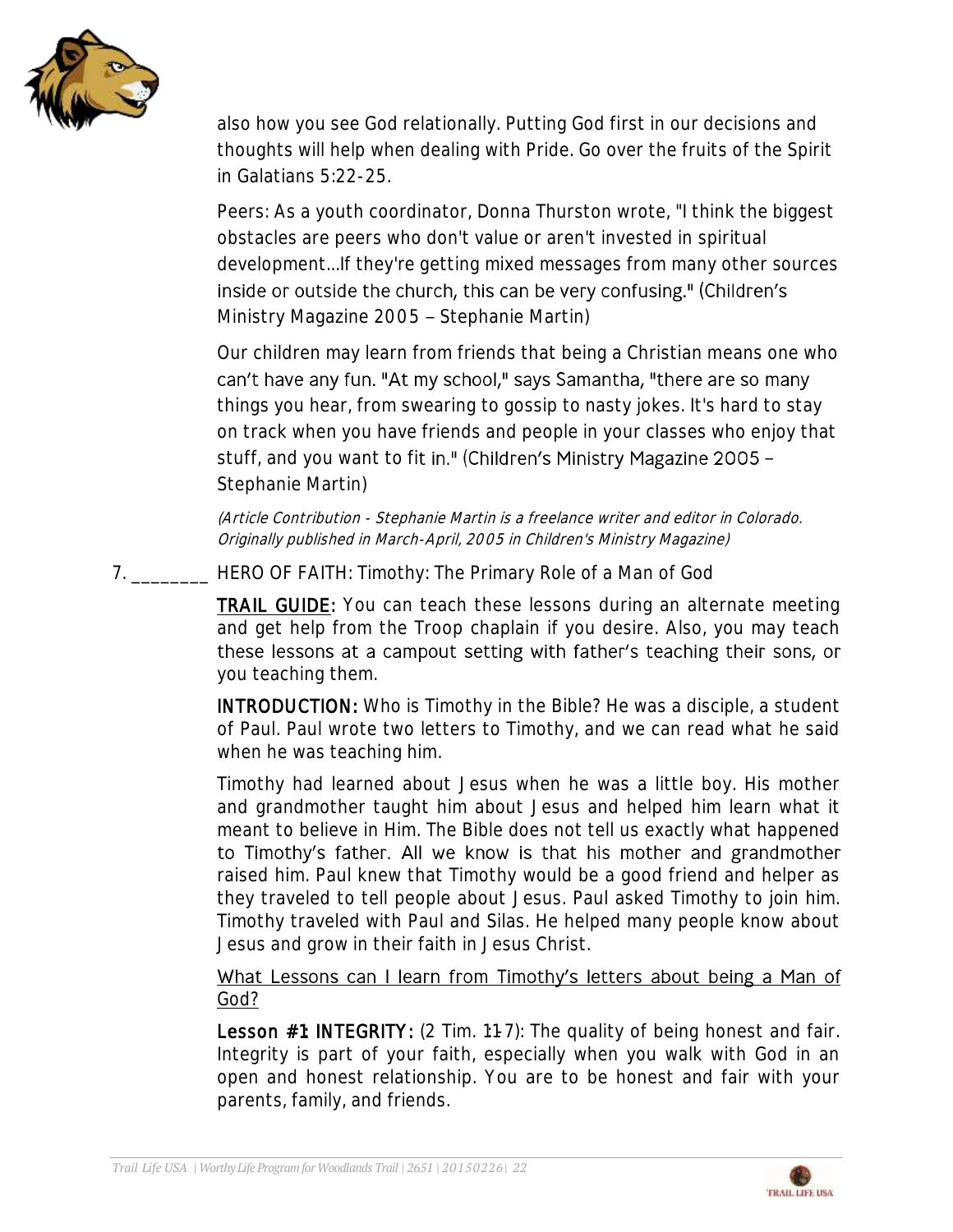

Lesson #2: CONVICTION: (2 Tim. 1:8-12): It is what we accept and what we do not accept, according to the Bible. In our lives, that which we stand against and that which we stand for are very clear. Begin the foundation of what you believe. Your parents and clergy can help with that.

Lesson #3: COURAGE: (2 Tim. 1:13-18): If I have to give my life for my convictions, I am willing to do it. Think about the story of Shadrach, Meshach, and Abednego in the book of Daniel, saying that they weren't going to bow before this idol; we are not going to worship you; we are not going to pray to you to the king. Then they said our God is able to deliver us and if he does not, we still are not going to. That is courage.

Lesson #4: PERSEVERANCE: (2 Tim. 2:8-13): Perseverance is the key to the whole thing. Staying on course. Hebrews 12:1-3 (NASB) tells a story of what perseverance is: "Therefore, since we are surrounded by so great a cloud of witnesses, let us also lay aside every weight, and sin which clings so closely, and let us run with endurance the race that is set before us, looking to Jesus, the founder and perfecter of our faith, who for the joy that was set before him endured the cross, despising the shame, and is seated at the right hand of the throne of God. Consider him who endured from sinners such hostility against himself, so that you may not grow weary or fainthearted." Running the race with endurance and fixing our eyes on Jesus.

Lesson #5: FOCUS: (2 Tim. 2:14-19): Focus needs to be the one thing that God has called you to do and to give your best. Paul said this one thing I do forgetting those things which are behind, I press toward those things which are in front. (Phil. 3:13)

8. \_\_\_\_\_\_\_\_ HERO OF FAITH: Peter (Mark 14:27-31 and John 21:15-25)

Lesson: The lesson comes from Mark Chapter 14 (show them in your Bible). This story is about the disciple Peter, one of Jesus' closest followers. Let's go back to the Last Supper. After Jesus shares His last meal with His disciples, he tells them they will all fall away and abandon Him, their Shepherd. Peter declares to Jesus, "Even if all the others fall away, I will not!" But Jesus knows all. He tells Peter, "Today, even this very night, before the rooster crows, you yourself will disown me three times." But Peter did not believe he would ever do such a thing! He kept insisting, "Even if I have to die with You, I will not deny You!" The others said the same thing also.

Now we are going to skip ahead. Remember that Peter kept falling asleep in the garden instead of praying like Jesus asked. Soon Judas came with a group of men who wanted to kill Jesus. Judas showed them who Jesus was by giving Him a kiss. They arrested Jesus, and all of the disciples fled because they were afraid! Peter decided to follow them at a distance to

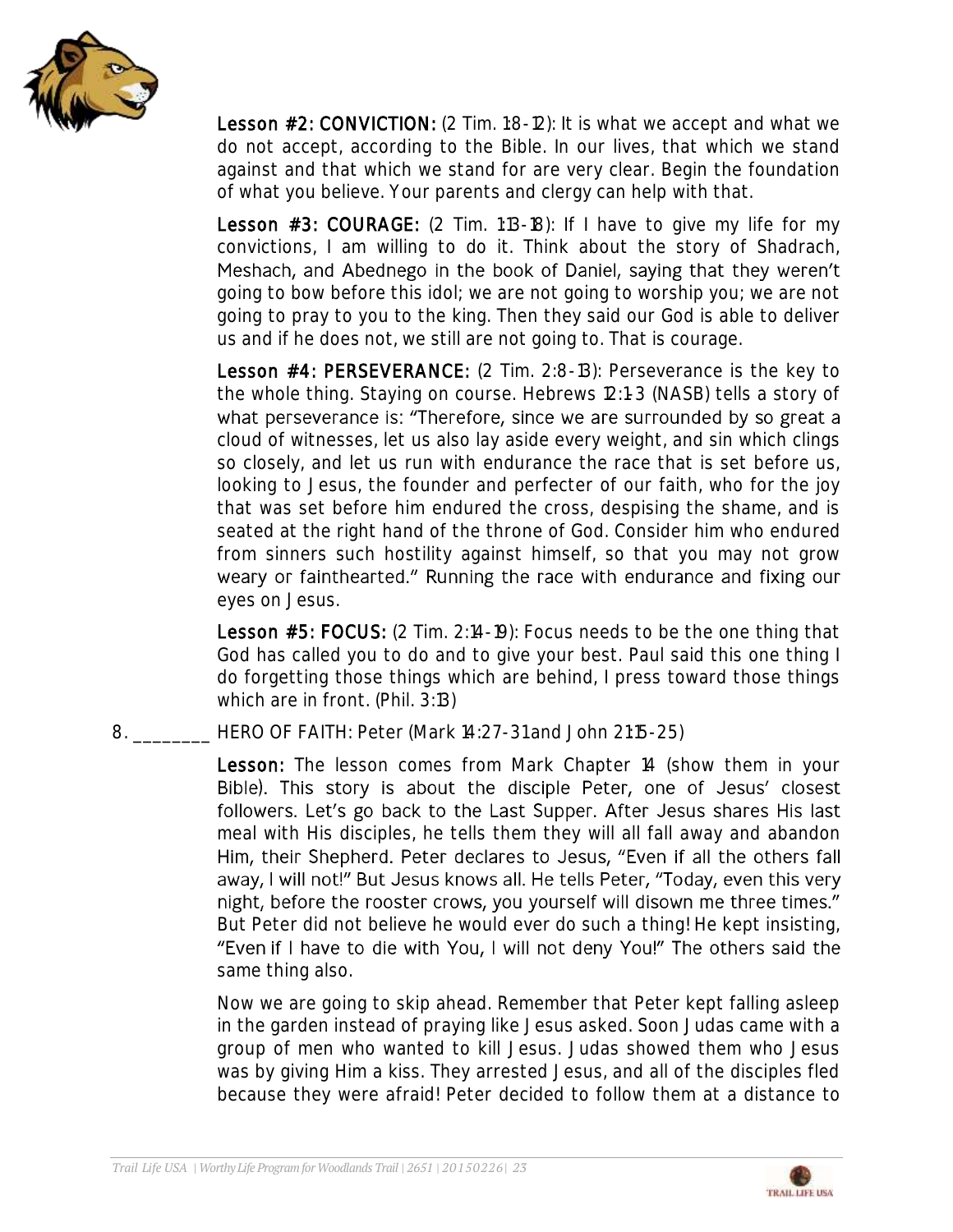

see where they took Jesus. Peter came to a courtyard, and a servant girl of a high priest said, "You were with Jesus!" But Peter denied it, saying, "I do not know or understand what you are talking about." Then he went out onto the porch. The same servant girl saw him and began to tell others, "This is one of Jesus' followers!" But again, Peter denied that he followed Jesus. After a little while, others began saying to Peter, "Surely you are one of them, one of Jesus' followers!" Peter acted angry! He yelled, "I do not know this man you are talking about!!" Immediately a rooster crowed a second time....Peter remembered what Jesus said, "Before a rooster crows twice, you will deny me three times." Peter began to weep.

#### Discussion Questions:

- Did what Jesus say to Peter come true? (Yes)
- Why do you think Peter began to weep when he remembered what Jesus said? (He felt ashamed (bad, guilty) for what he had done)
- Was Peter guilty? (Yes) Should he have felt ashamed? (Yes)
- What do you think Jesus thinks of Peter? (Allow them to contemplate this without giving them an answer quite yet)
- When we sin, it makes us feel very bad sometimes too. Have you ever felt ashamed? Can you tell me about it? (Allow time for them to discuss)

Closing Comments: Peter wept because he felt ashamed and guilty. He saw how sinful he was. It embarrassed him to know what an awful sin he had done. We are sinners. We will always sin. This means we will often feel ashamed like Peter did in today's lesson. But Jesus was not angry with Peter. In fact, His love is so perfect, He chose to use Peter for great things even though Peter denied Him. Jesus forgave Peter  $-$  (read the passage in John 21) - Peter became a great man of God who shared the Gospel with many, many people later.

- 9. \_\_\_\_\_\_\_\_\_ FAMILY DEVOTIONAL: Care For The Community as a Family Talk about ways to impact the community as a family as Jesus did. (This family devotional is located at the end of this section)
- 10. \_\_\_\_\_\_\_\_FAMILY DEVOTIONAL: What the Bible Has to Says About Family Lesson on what the Bible says about the family (This family devotional is located on the last page of this section.)
- 11. \_\_\_\_\_\_\_\_ SUMMARY FOR THE MOUNTAIN LIONS WORTHY LIFE PROGRAM: (Talk to the Mountain Lion about what he learned during this stage of the Worthy Life Program)
	- What is a biblical family? (People loving God with all their heart, mind, and soul)
	- What is parenting? (Parenting is to lead children to love the Lord with their heart, soul, and mind)

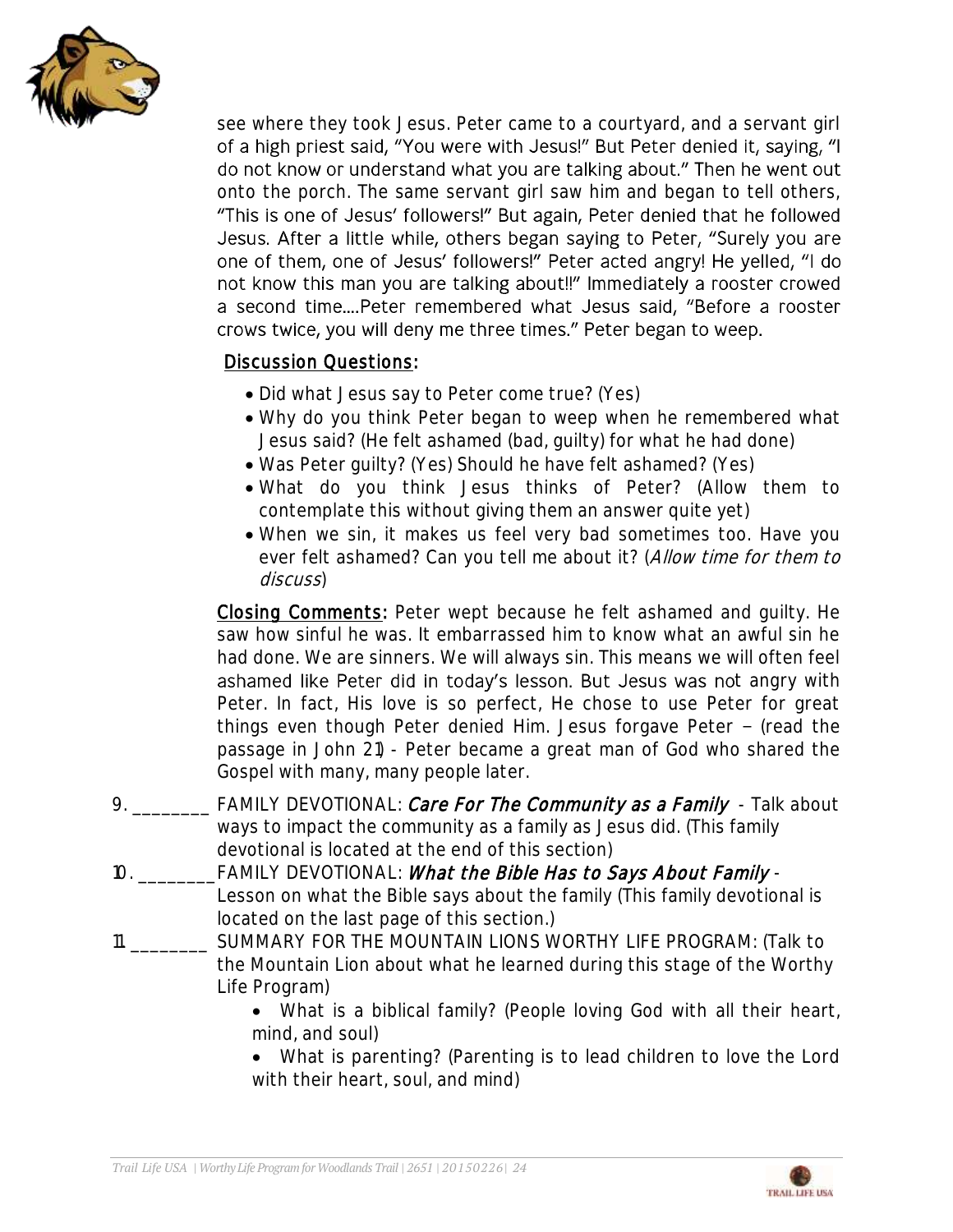

 What qualities about biblical manhood did I learn from Timothy? (Integrity, Conviction, Courage, Perseverance, and Focus) Why are these qualities important? (I need these to walk worthy with Christ in my life)

• What lesson did I learn from Peter's denial? (Sometimes we can make mistakes, but God can still use us, I can be forgiven for my sins through Christ....we get back up and start WALKING WORTHY)

• In doing God's will, what questions should I ask myself? (think about the decision and ask yourself questions - How is this going to affect me? How will this affect my family? How will this affect my walk with Christ?)

• How can my family help in the community? (They can give many reasons....and also talk about why we should help)

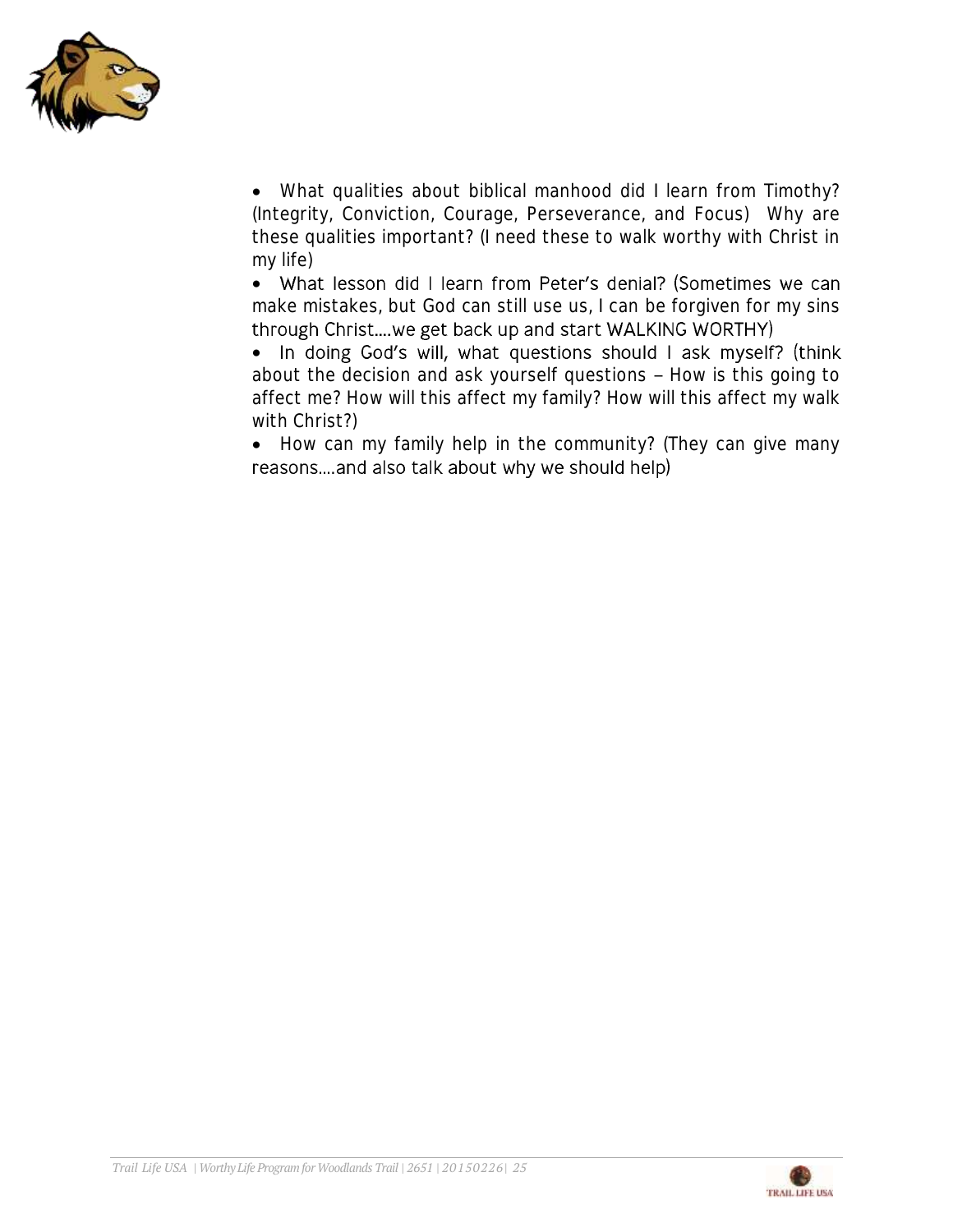# FAMILY DEVOTIONAL: CARE FOR THE COMMUNITY AS A FAMILY

INTRODUCTION: Do you think children can help others? What are some ways you can help your friends? Can moms and dads help care for other people? There are many ways we can help. We can share a lunch with a friend or do extra chores at home. God can use adults like our parents and children, too, to care for other people and share God's love. In our story today, Jesus and a little boy together helped thousands of people!

As a family, read John 6:5-13.

#### The Bible says: "Bear one another's burdens." Galatians 6:2

#### Discussion Questions: Let's take a closer look at the story we heard today.

- How many men came to see Jesus? (5,000 men)
- Who gave Jesus his lunch? (A boy)
- What did the boy have for his lunch? (5 loaves of bread and 2 fish)

POINT: The boy had no idea what was about to happen. Can you imagine having someone take your small lunch and trying to feed 5,000 hungry men? With the faith of the boy and the help of the disciples, Jesus performed a miracle and fed the 5,000! The boy and the disciples served God by helping to feed the people.

What are some ways you can help others? How can we help others in our neighborhood? Why is it important to help people?

We should pray for God to show us ways that we can serve Him. Serving God is a way of showing our obedience to Him. He wants us to care and share with other people. There are so many things you can do for others even though you are a child, just like the boy in the story. We need to find things that we are good at and use those things to serve God.

#### Let's pray to God for His help:

Dear God, Help me to find things that I am good at and use those things to help others. Show me ways I can help people and share Your love. Help me to obey You in all I do. In Jesus' Name - Amen.

TO DO: Find a project your family can do for your neighbor.